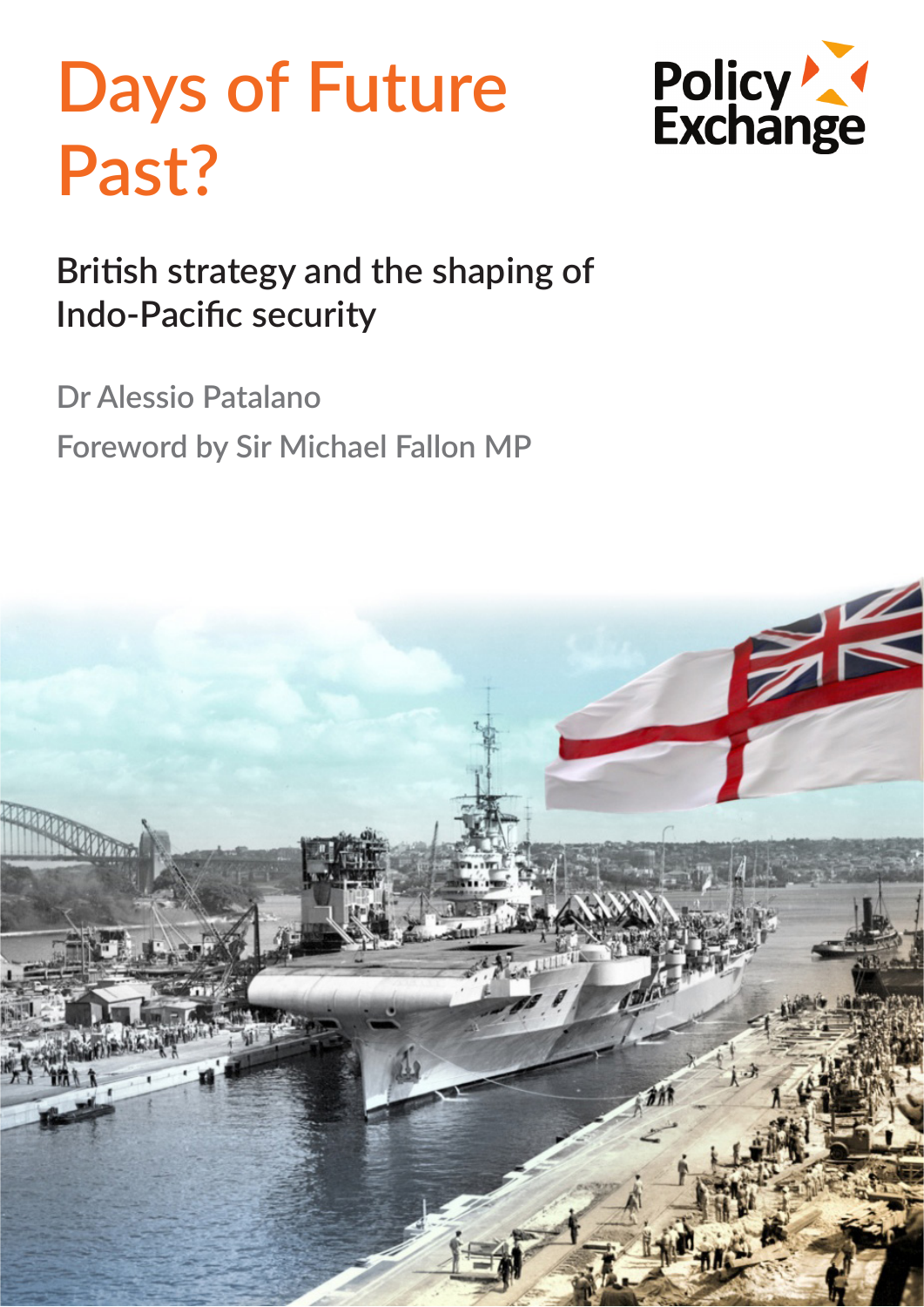Front Cover: HMS Illustrious entering the Captain Cook Graving Dock, Sydney, 11 February 1945. Image courtesy the Commonwealth of Australia, reproduced under a Creative Commons licence.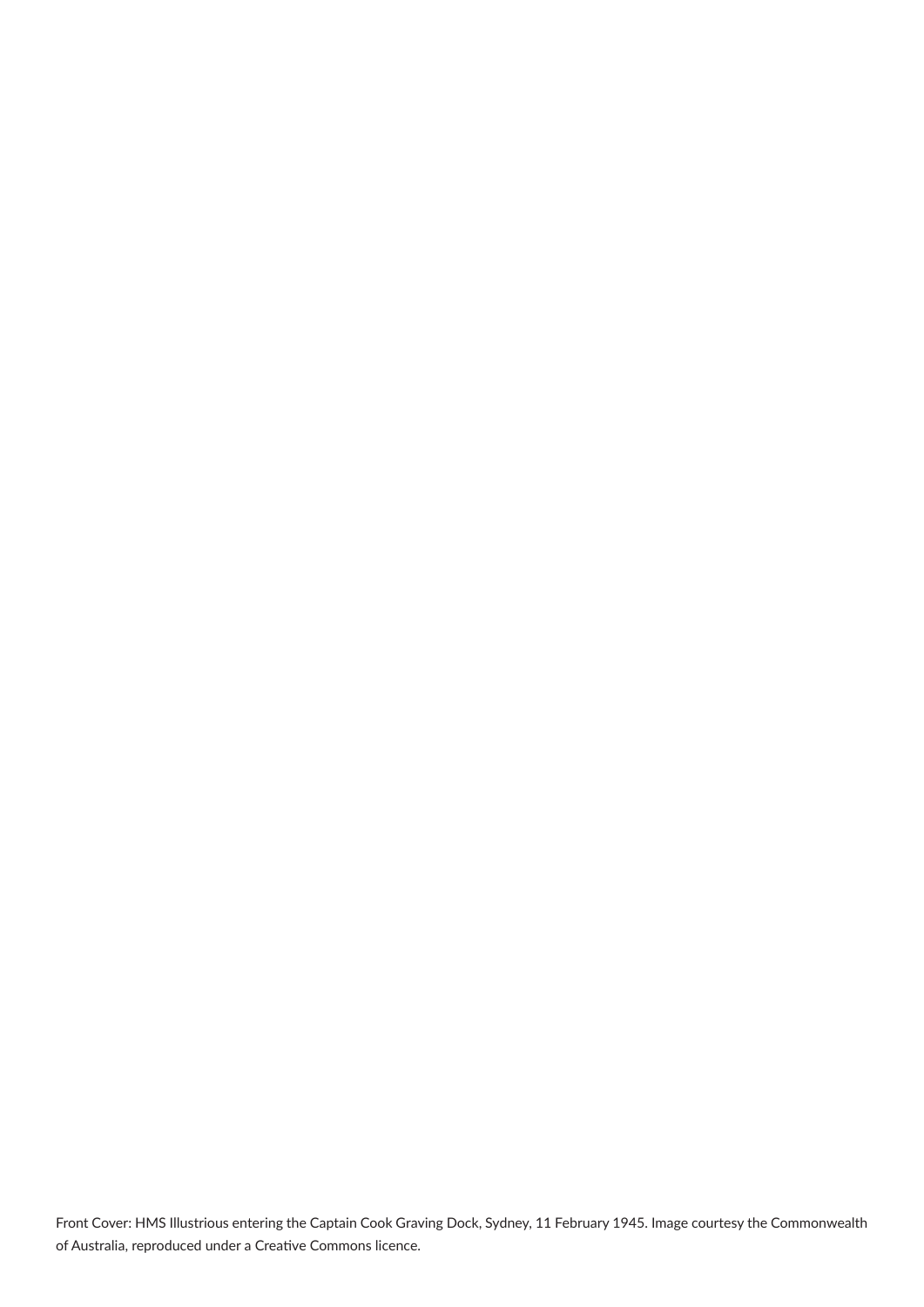# **Days of Future Past?**

**British strategy and the shaping of Indo-Pacific security**

**Dr Alessio Patalano**

**Foreword by Sir Michael Fallon MP**



**Policy Exchange is the UK's leading think tank. We are an independent, non-partisan educational charity whose mission is to develop and promote new policy ideas that will deliver better public services, a stronger society and a more dynamic economy.** 

**Policy Exchange is committed to an evidence-based approach to policy development and retains copyright and full editorial control over all its written research. We work in partnership with academics and other experts and commission major studies involving thorough empirical research of alternative policy outcomes. We believe that the policy experience of other countries offers important lessons for government in the UK. We also believe that government has much to learn from business and the voluntary sector.**

**Registered charity no: 1096300.**

**Trustees**

**Diana Berry, Pamela Dow, Alexander Downer, Andrew Feldman, Candida Gertler, Patricia Hodgson, Greta Jones, Edward Lee, Charlotte Metcalf, Roger Orf, Andrew Roberts, George Robinson, Robert Rosenkranz, Peter Wall, Nigel Wright.**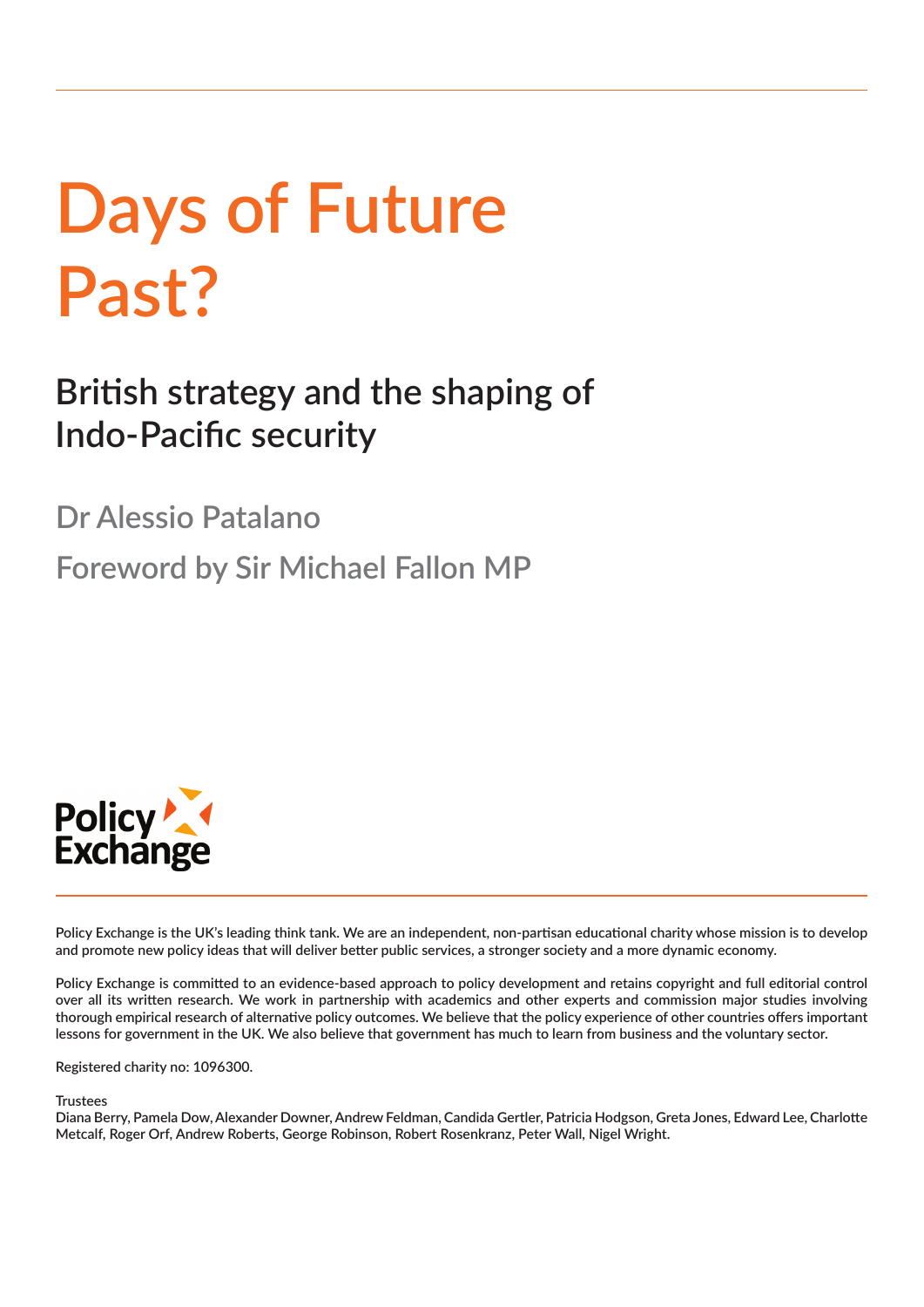## **About the Author**

Dr Alessio Patalano is Reader in East Asian Warfare and Security at King's College London.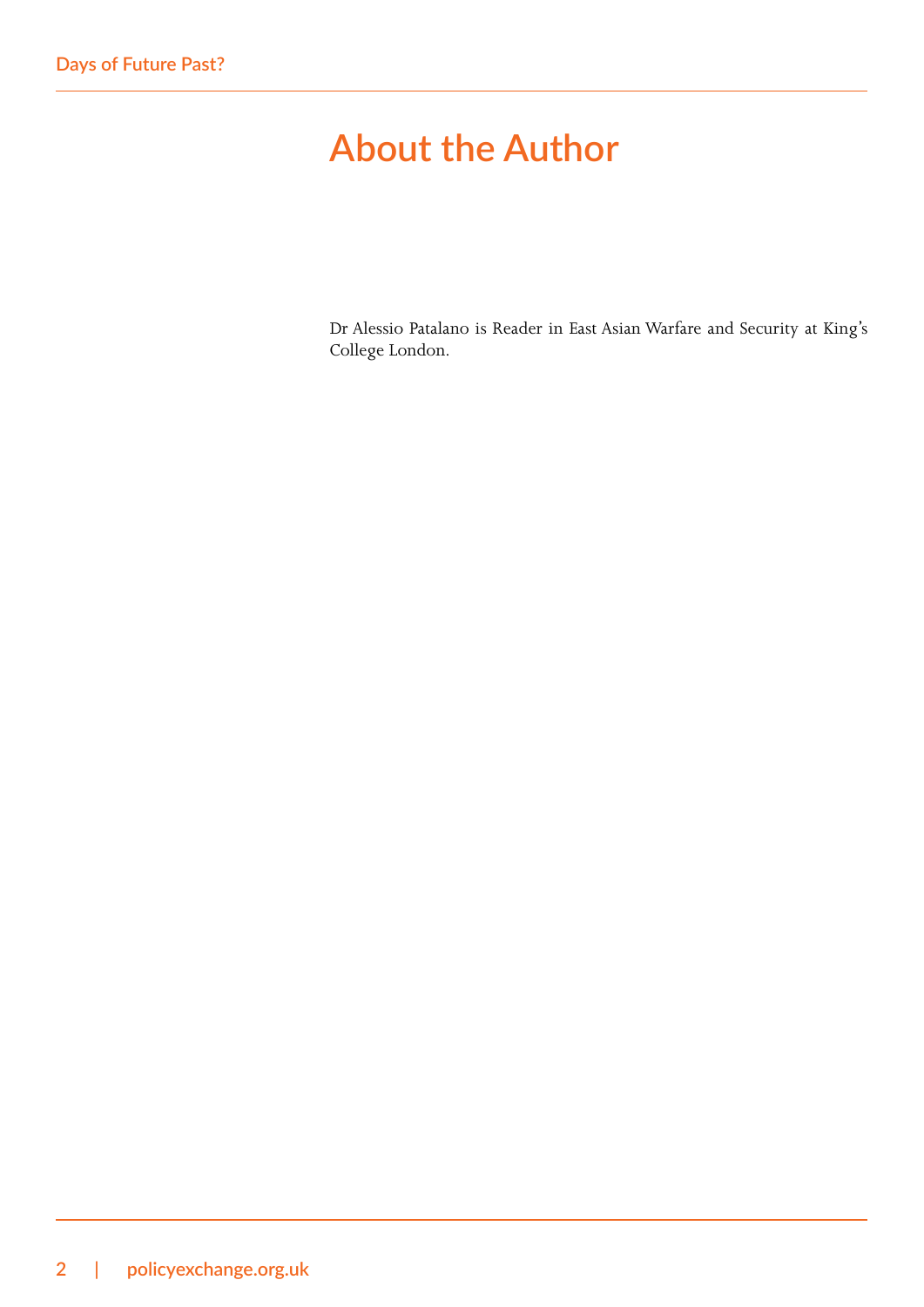### **Acknowledgements**

The author wishes to acknowledge the support of the King's Japan Programme to the research for this paper and express his gratitude to all those professionals from across three continents who have volunteered their precious time to challenge views and sharpen ideas

**© Policy Exchange 2019**

**Published by Policy Exchange, 8 – 10 Great George Street, Westminster, London SW1P 3AE**

**www.policyexchange.org.uk**

**ISBN: 978-1-910812-67-9**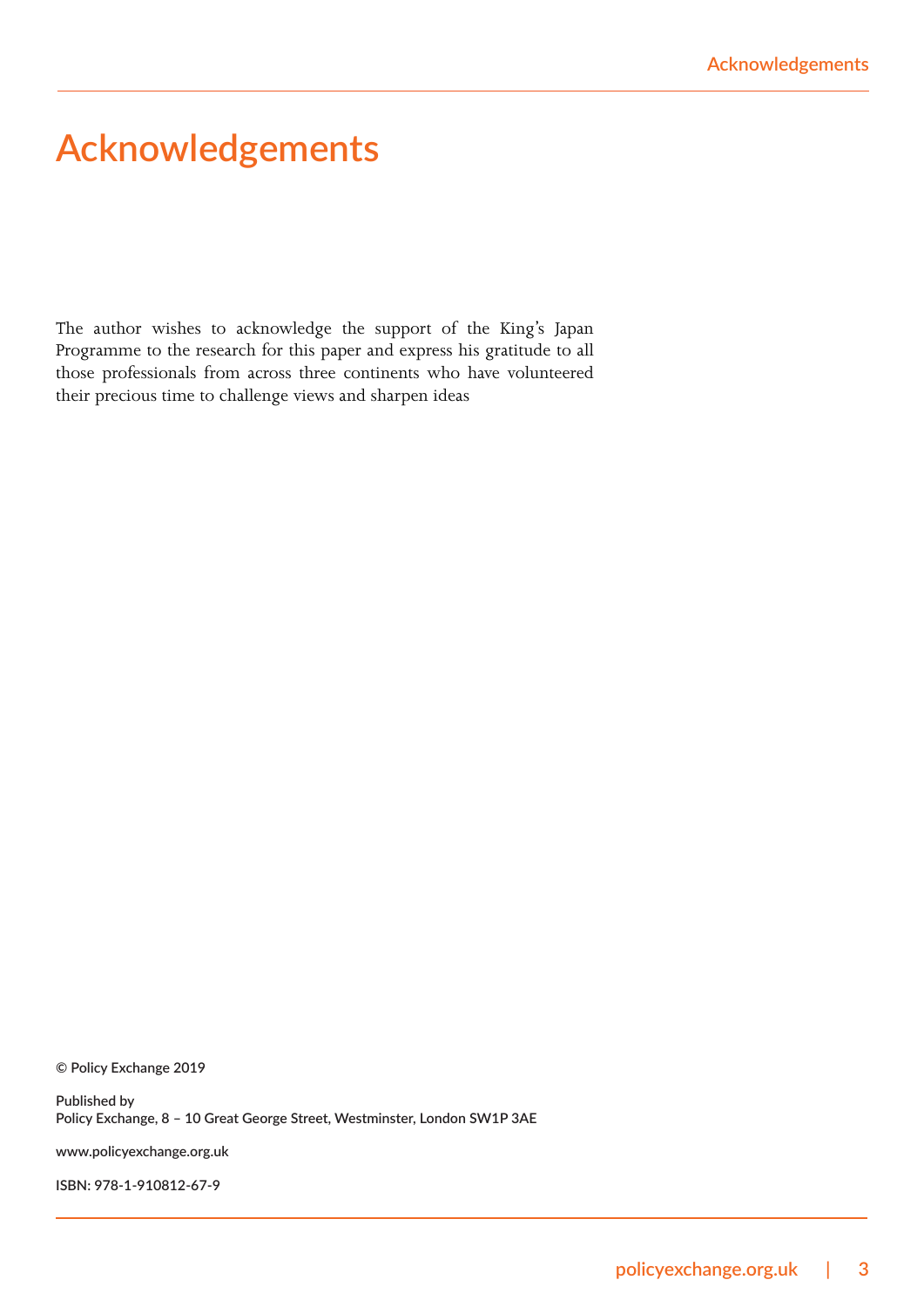## **Contents**

| About the Author                                                           | $\mathbf{2}$ |
|----------------------------------------------------------------------------|--------------|
| Acknowledgements                                                           | 3            |
| Foreword                                                                   | 5            |
| <b>Executive Summary</b>                                                   | 6            |
| Introduction                                                               | 7            |
| The Changing Meaning of Being 'Back to the East of Suez'                   | 9            |
| The Indo-Pacific: Strategic Imperative or Desirable Geopolitical Space? 11 |              |
| A Strategy for a Reduced Military Role: Siding with Allies to Maximum      |              |
| Effect?                                                                    | 14           |
| Days of Future Past - A Strategy Now that Never Was Then?                  | 17           |
|                                                                            |              |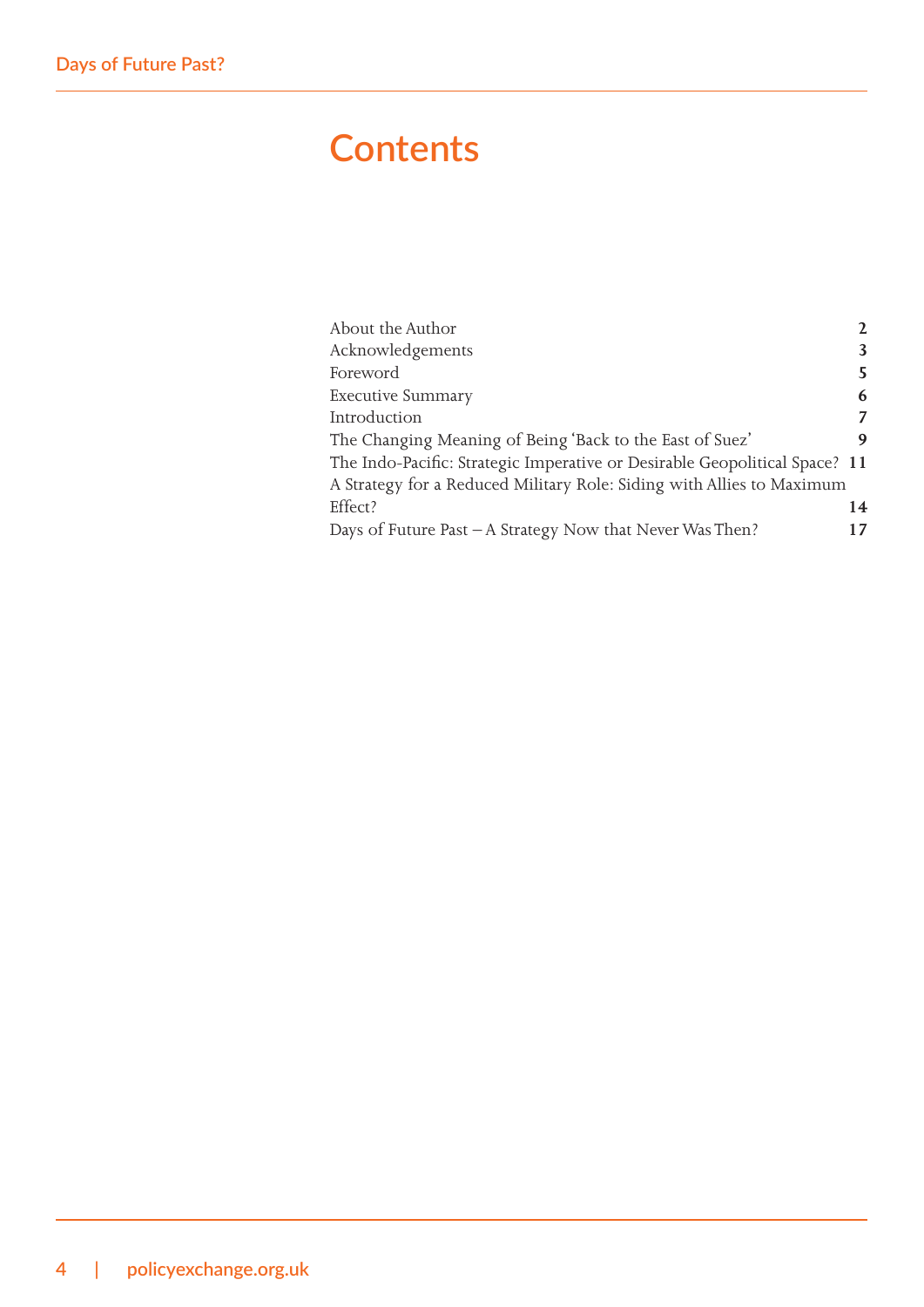#### **Foreword**

*by Sir Michael Fallon MP*

It was one of my most distinguished predecessors, the late Lord Carrington whose service to the nation we celebrated earlier this year, who had the unenviable task of implementing Britain's withdrawal from east of Suez and the Pacific, a decision he inherited from a bankrupt Labour Government in the late 1960s. Our friends in the Gulf were aghast; valuable bases in South Africa and Singapore were given away; and our Navy confined itself thereafter to the Atlantic and Mediterranean seas.

Now the fastest-growing region of the world demands our attention again. Instability on the Korean peninsula, tension over Taiwan, the competing claims in the South China Sea, and the increase in defence spending by countries such as India and Australia, all point to the need for us to contribute to the security of trading routes on which we now depend much more heavily. The French never left: is it not time, Dr Patalano asks in this excellent historical survey, that Britain, the world's fifth or sixth largest military power, returned?

In reality, Britain never entirely withdrew. We continued to exercise and train with our Gulf friends; we maintained a garrison in Brunei; we kept up the Five Powers Defence Arrangement. My predecessor Philip Hammond commenced negotiations for a new base in Bahrain; I concluded the first agreements on the use of Port Duqm on the Indian Ocean; and the 2015 SDSR identified Australia and Japan as key partners for closer alliances, leading to joint exercises and industrial co-operation on new frigates and missiles.

Now my successor wants to restore bases further east and to deploy our new carriers into contested waters. That should come with three obvious caveats. First, permanent bases cost significant money and will require a further uplift in the overall defence budget. Second, the Royal Navy can no longer operate on its own: freedom of navigation operations, the deployment of the carriers, overflights and exercising all need us to work in tandem with allied navies and air forces and to reflect their differing priorities. Third, any such strategic positioning needs to be properly thought through, right across government, to ensure that our security, military and trading interests are properly aligned.

*Sir Michael Fallon MP was Secretary of State for Defence, 2014–2017*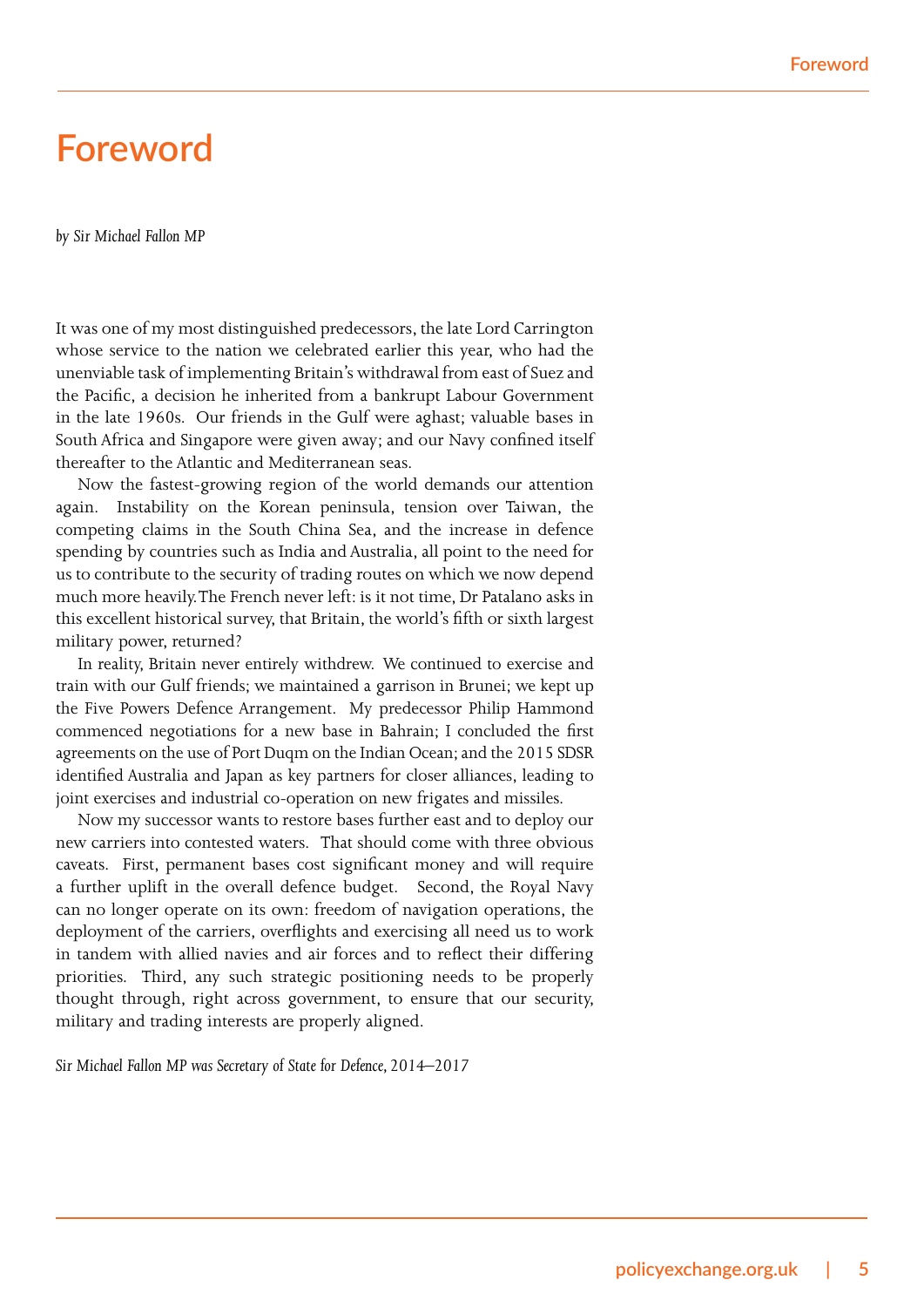#### **Executive Summary**

The Defence Secretary Gavin Williamson has announced the government's intention to open a base in East Asia as part of a more active Indo-Pacific strategy. This paper explains why this is a good idea. It explores how this could be the Secretary's signature legacy  $-$  the beginning of a doctrine marking the UK's return East of Suez with a strategy aimed at shaping the regional security environment. Such a strategy would support key UK interests, reassuring allies and engaging with competitors. It would also enhance the UK's profile as a global actor and favour the development of security and economic ties with a regular, visible presence.

The paper draws upon a historical analysis of the mid-1960s review on overseas defence policy to formulate the following policy recommendations:

- The UK should develop an Indo-Pacific strategy focused on shaping the regional security environment;
- Such a strategy would require a forward presence in the region  $$ with a base in Australia and access agreements to bases in Japan;
- The composition of the presence should be centred on a flexible, scalable, and sustainable force, drawing upon a core of maritime capabilities;
- The forward deployed force should be centred on an amphibious ship which would be able of covering a wide array of missions, from disaster relief to ensuring freedom of navigation, to be performed alone and with partners, at manageable costs;
- Such a presence should not be seen as a stand-alone set of capabilities; rather it should become the centrepiece of a regionally based set of tailor-made working partnerships with allies;
- Such a presence should be used to conduct a wide array of missions from capacity building and disaster relief to counter-coercion and conventional deterrence;
- The UK's forward presence should aim at a fully-fledged defence engagement portfolio of activities working in tandem with foreign policy objectives – with interactions with all regional actors;
- Such a forward presence should specifically aim at enhancing operational ties with Australia, Japan, New Zealand and the Republic of Korea - in addition to the United States - as well as act as an opportunity for other European actors to engage in regional stability.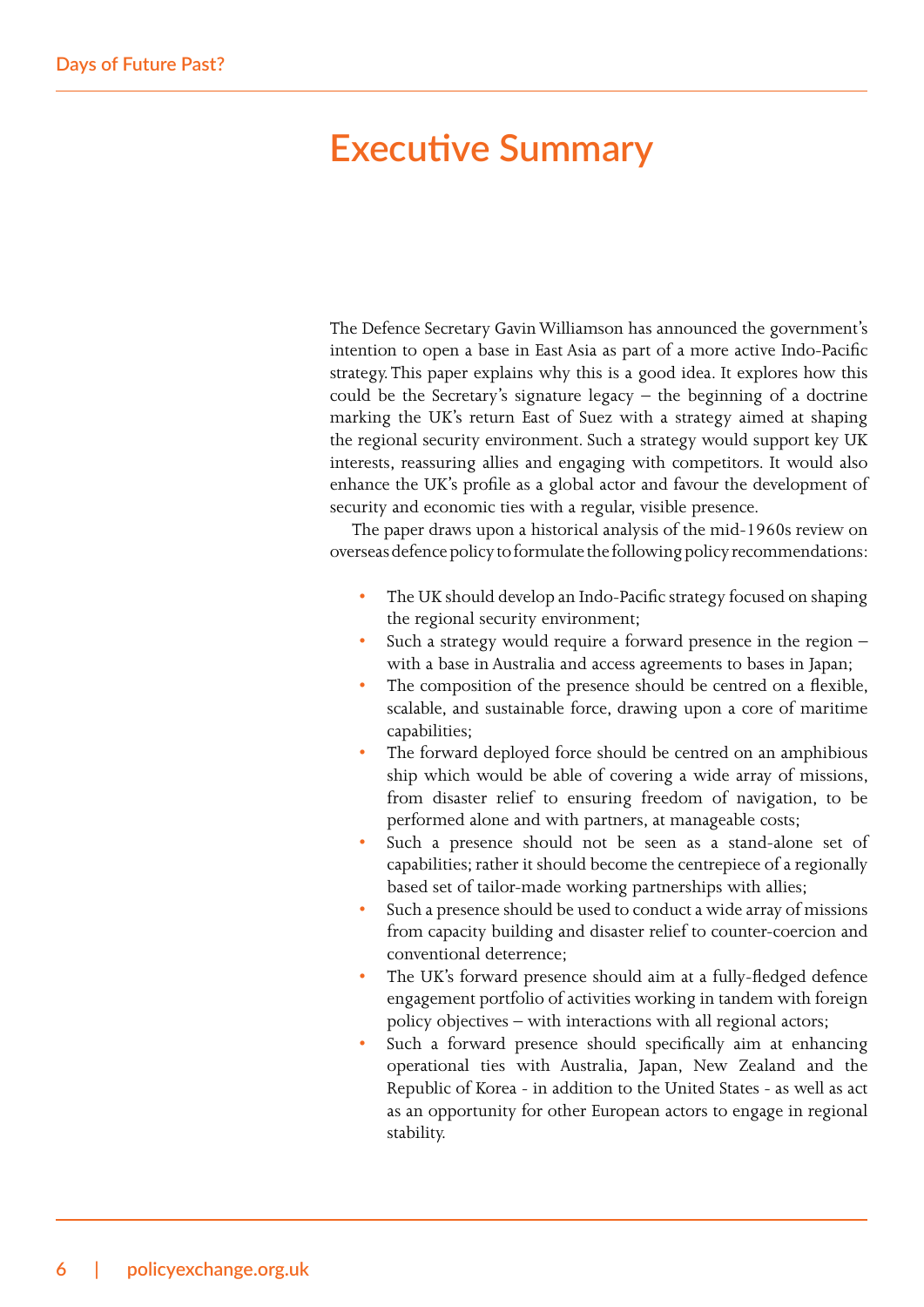#### **Introduction**

On Monday 11 February, the Defence Secretary, Gavin Williamson, made a major speech at the Royal United Services Institute (RUSI) on the role of defence in 'Global Britain'. The media coverage of the event focused on critiques of Williamson's articulation of the role of new technologies in future defence posture and the lack of depth in national capabilities.<sup>1</sup> Yet, such criticisms missed out the more significant point on the policy aims of Britain's future defence posture and their contribution to redefine the UK's international security profile. Indeed, Williamson's speech was remarkable because for the first time it gave voice to an ambition to shift away from the present strategic posture of 'managing' and 'reacting' to international events in support of allies, international order, and economic interests.

Williamson's speech was planting the seeds for a more active posture designed to shape international security with a particular emphasis to the Indo-Pacific region. In a fractured international environment and a divided public opinion over the priorities of national security, it is no wonder that most pundits reacted to the speech with a critical voice. Notwithstanding, one key point stressed in Williamson's speech concerned the need for the UK to strengthen its 'global presence'. In particular, he talked about how to achieve that by means of forward basing arrangements for future capabilities in places like the Indo-Pacific and stronger political statements such as the potential deployment of the UK's new aircraft carrier, *HMS Queen Elizabeth*, to challenge Chinese activities in the region. This last point proved controversial even within the government, prompting the Chancellor, Philip Hammond, to dismiss the possibility as 'entirely premature'.<sup>2</sup>

Debating the question of the UK's future presence and contribution to security in the Indo-Pacific is all but a premature affair. In response to Williamson's speech, Chinese Vice-Premier Hu Chunhua announced that he was cancelling scheduled talks on future trading relations with the Chancellor, Philip Hammond. The Chinese announcement was not entirely unexpected in that it sits within an established pattern of behaviour. Yet, the episode – and the Chancellor's comments on Williamson's speech in its aftermath - offered a reminder of the crucial importance to examine the challenges of the UK assuming a more proactive role in the region. In Williamson's vision, a desire to engage more widely in the Indo-Pacific is within the grasp of the UK's capabilities, but returning 'East of Suez' in the post-Brexit era will present a sea of opportunities in oceans that are not without growing security challenges. At such times of strategic uncertainty, history can provide a useful guide. This paper examines the role of the Indo-Pacific in UK grand strategy in the past. It looks at a major

- **1. David Bond, George Parker, 'UK to Convert Ferries into Royal Marine Strike Ships', FT, 11 February 2019, https://www.ft.com/content/4ee70c9a-2df6-11e9-ba00-0251022932c8; Kim Sengupta, 'Williamson's Military Manoeuvres Can't Make Up for Britain's Weak Hand Post-Brexit', The Independent, 11 February 2019, https://www.independent. co.uk/voices/gavin-williamson-defence-china-brexit-queen-elizabeth-china-uk-a8774391.html; Lucy Fisher, Francis Elliott, 'Gavin Williamson Defiant on Risk from China', The Times, 18 February 2019, https://www.thetimes.co.uk/edition/news/williamson-defiant-on-risk-from-china-hldtp35hq; Simon Jenkins, 'British "Lethality"? Gavin Williamson's Brain Has Gone Absent Without Leave', The Guardian, 11 Monday 2019, https://www.theguardian. com/commentisfree/2019/feb/11/gavin-william**son-defence-policy-uk; Oscar Rickett, **the Heroes you Deserve. And Brexit Britain has Gavin Williamson', The Guardian, 18 February 2019, https://www.theguardian.com/commentisfree/2019/feb/18/brexit-britain-gavin-williamson.**
- **2. Alistair Bunkall, 'UK-China Row: Philip Hammond Undermines Gavin Williamson's Warship Carrier Plans',** *Sky News***, 21 February 2019, https:// news.sky.com/story/uk-china-row-philip-hammond-undermines-gavin-williamsons-warship-car-rier-plans-11643584.**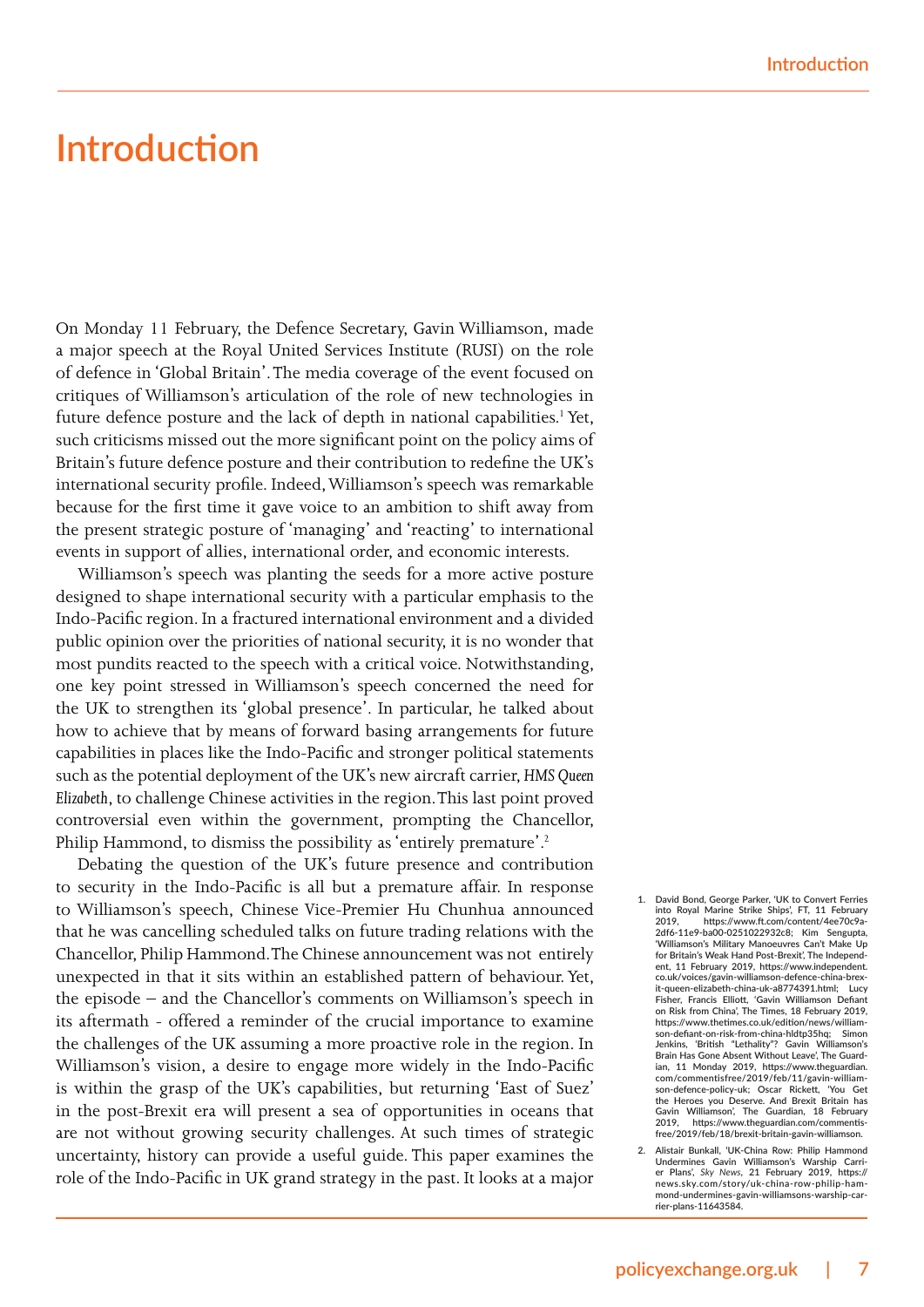policy review of 1965 on the UK role 'east of Suez' and seeks to draw lessons from it for today.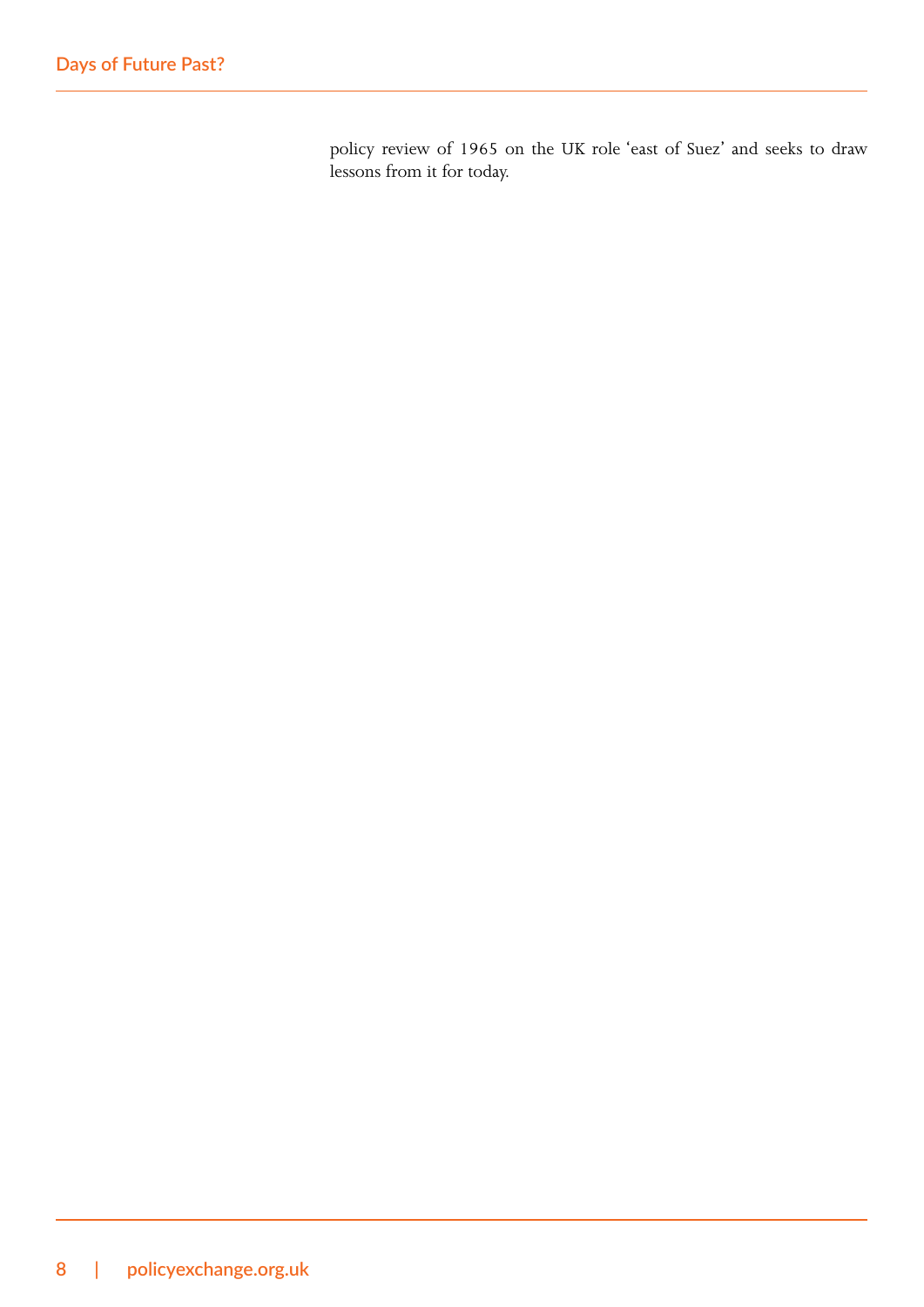## **The Changing Meaning of Being 'Back to the East of Suez'**

Reference to the Indo-Pacific is part of a policy process in which the UK government has reconsidered over the last decade the meaning of being back 'East of Suez'. In Spring 2013, informed observers noted how the government led by Prime Minister David Cameron had signalled its intention to enhance the UK's strategic presence east of the Suez canal.<sup>3</sup> This represented the first clear indication of a policy shift from Prime Minister Wilson's choice to withdraw from East of Suez in 1968, notwithstanding the fact that Britain never fully relinquished her naval presence in the Gulf area.<sup>4</sup> The then Chief of Defence Staff, General Sir David Richards, gave further substance to this view as he expected the British joint expeditionary force (JEF) – the spearhead of the UK's future military power projection capability –to generate 'global effect and influence' in the Middle East and the Gulf where some of its elements were 'to spend more time reassuring and deterring'.<sup>5</sup>

Four years later, the government's plans were turning into reality. As former Foreign Secretary Boris Johnson pointed out – in Bahrain no less – Britain was back in the Gulf.<sup>6</sup> Crucially though, the policy context around Johnson's announcement suggested an even greater shift in ambitions. Being back east of Suez had a different meaning, suggesting an intention to expand the reach of British policy action farther east.7 The Gulf was no longer the main operational focus of an east of Suez British posture. As Defence Secretary Gavin Williamson has suggested on several occasions, Britain was pacing options for its projection capabilities to play an active security role in the wider Indo-Pacific region.<sup>8</sup> The Gulf area had become the launching pad for such action. Renewed defence engagements in East Asia from Australia to Singapore and Japan, as much as the forward deployment of a Royal Navy frigate in Bahrain were indicative of the direction of such a widened aspiration.<sup>9</sup>

In less than a decade, therefore, consecutive British governments have significantly expanded the geographic scope of their ambitions and proposed to fundamentally alter how the country's military power would be employed. Engagement with the Indo-Pacific implies in fact a different posture from the land-centric military balance needed to conduct insurgency operations. It requires a proactive behaviour underwritten by a strong maritime expeditionary core of capabilities 'to shore up the global system of rules and standards' aimed at defending allies and supporting partners against revisionist state actors.<sup>10</sup> These are fundamental changes that raise

- 3. Gareth Stanfield and Saul Kelly, 'A Return to East of Suez? UK Military Deployment in the Gulf', *Briefing Paper*, April 2013, 2-3.
- **4. Geoffrey Till, 'Brexit & Southeast Asia: Return of British Naval Presence?',** *RSIS Commentary***. 07 February 2019, https://www.rsis.edu.sg/wp-content/ uploads/2019/02/CO19019.pdf.**
- 5. General Sir David Richards, 'Annual Chief of the Defence Staff Lecture', *Royal United Services Institute*, 17 December 2012, **https://rusi.org/event/annualchief-defence-staff-lecture-and-rusi-christmas-party-2012**.
- **6. Boris Johnson, 'Britain is Back East of Suez',** *Foreign and Commonwealth Office***, 09 December 2016, https://www.gov.uk/government/speeches/foreign-secretary-speech-britain-is-back-east-of-suez.**  Stanfield and Kelly, 'A Return to East of Suez?', op. cit., 4.
- **7. Euan Graham, 'Is Boris Johnson Steaming to the South China Sea? If so, Only Slowly',** *War on the Rocks***, 04 August 2017, https://warontherocks. com/2017/08/is-boris-johnson-steaming-to-thesouth-china-sea-if-so-only-slowly/.**
- **8. Christopher Hope, 'Britain to Become "True Global Player" post-Brexit with Military Bases in South East Asia and Caribbean, Says Defence Secretary',** *The Telegraph***, 30 December 2018, https://www.telegraph.co.uk/politics/2018/12/29/britain-becometrue-global-player-post-brexit-new-military-bases/; Gavin Williamson, 'Defence in Global Britain',** *RUSI***, 11 February 2019, https://www.gov.uk/government/speeches/defence-in-global-britain.**
- **9. Jeevan Vasagar, 'Britain Revives Military Engage-ment East of Suez',** *Financial Times***, 23 December 2016; Ben Doherty, 'Britain's New Aircraft Carriers to Test Beijing in South China Sea',** *The Guardian***, 27 July 2017; Dominic Nicholls, 'Britain to Send Frigate to the Gulf in Most Serious Naval Deployment since 1971',** *The Telegraph***, 25 May 2018.**

**10. Williamson, 'Defence in Global Britain',** *op.cit.***.**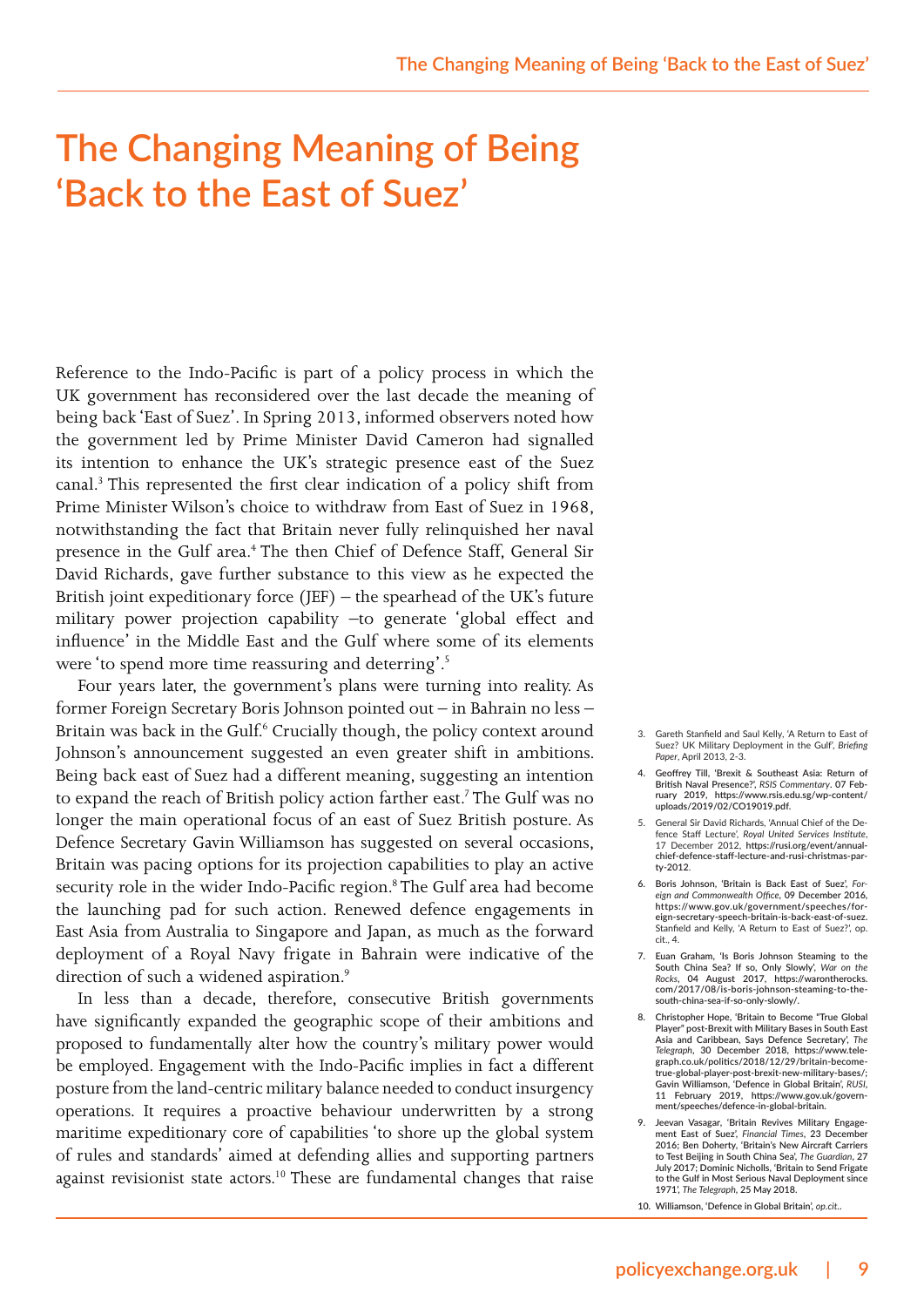important questions. What is the significance of the Indo-Pacific region to British strategy? Will current plans for future capabilities be able to sustain political ambitions? Crucially, what will be the required level of military commitment for the UK to be regarded as a 'global' player in the region?

The above questions are relevant for two key reasons. First, from 2013 to 2017, a period of increased tension in the wider Indo-Pacific region, British military power – especially its naval presence – has been notable

*Recent actions highlight the deeper problem of sustaining a military presence over an extended geographic area for longer periods at acceptable costs*

by its absence. Recent deployments of major surface combatants in the East and South China Seas have done much to address prior absence by showcasing the UK's support to regional maritime order and allies

alike.11 Yet, recent actions highlight also the deeper problem of sustaining a military presence over such an extended geographic area for longer periods of time at acceptable costs.<sup>12</sup> They also reasonably increase expectations within the region about the credibility of the UK's contributions to regional security. Second, the growing importance of the Indo-Pacific in world affairs is well appreciated across the UK government.<sup>13</sup> However, it remains unclear how the UK relates to the alternative strategic visions for regional order and stability in the Indo-Pacific region emerging from China, Japan, and the United States.<sup>14</sup> In particular, as the UK nears the exit from the European Union, this issue is intertwined with the meaning of a 'Global' Britain in security terms.

In engaging with the above questions, this paper argues that this is not the first time that the Indo-Pacific region has been central to the debate over the redefinition of British strategy. Indeed, the paper looks back at the complex process to re-examine the boundaries of British foreign and military policy that took place in the mid-1960s to explore the geopolitical importance of the Indo-Pacific to British strategy. The paper focuses on the documents related to the working committee on overseas defence policy – the first modern context within which an Indo-Pacific strategy is debated – to review the three main ways in which the Indo-Pacific has mattered to British strategy <sup>15</sup> In 1965-66, the UK was reviewing its overseas defence posture on the basis of reduced defence spending and the need to prioritise requirements.16 Similarly to today, the Indo-Pacific represented a region in which the redefinition of British posture spoke to a changing 'global' – predominantly post-imperial – role. Similarly to today, the limits of a 'new role' were set by the expected future capabilities that were to underwrite it. Upon this analysis, the paper will offer some final suggestions as to what is politically and militarily required for current British ambitions in the Indo-Pacific to turn into a strategic reality.

- **11. Admiral Sir Philip Jones, First Sea Lord, 'Speech at DSEI Maritime Conference 2017', 11 September 2017, https://www.gov.uk/government/speeches/ dsei-maritime-conference-2017.**
- **12. Rachel Dodd, 'Royal Navy Warship HMS Argyll Pulled in for Maintenance Work in Singapore',** *Plymouth Herald***, 17 November 2018; https://www.plymouthherald.co.uk/news/plymouth-news/royal-navy-warship-hms-argyll-2231949.**
- **13. Admiral Jones, 'Speech at DSEI Maritime Conference 2017', op. cit..**
- 14. For a recent articulation of the Chinese Belt and Road Initiative, cf. Xi Jinping, 'Speech at Opening of Belt and Road Forum', 15 May 2017, **https:// www.fmprc.gov.cn/mfa\_eng/wjdt\_665385/ zyjh\_665391/t1465819.shtml**; on Japan's Free and Open Indo-Pacific Strategy, see Shinzo Abe, 'Address at the 73<sup>rd</sup> Session of the United Nations General Assembly', 25 September 2018, **https://www.mofa. go.jp/fp/unp\_a/page3e\_000926.html**; for the United States' version of a Free and Open Indo-Pacific, see Mike Pompeo, 'Remarks on America's Indo-Pacific Economic Vision' 30 July 2018, **https://www.state. gov/secretary/remarks/2018/07/284722.htm**.
- **15. The role of the Committee in the East of Suez review process was first mentioned in Jeffrey Pickering,**  *Britain's Withdrawal from East of Suez: The Politics of Retrenchment* **(London: MacMillan Press, 1988), 158. On the significance of applied history as a method of analysis, see Robert Crowford, 'The Case for Applied History: Can the Study of the Past Really Help Us to Understand the Present?',** *History Today***, Vol. 68, No. 9, September 2018.**
- **16. Saki R. Dockrill,** *Britain's Retreat from East of Suez: The Choice between Europe and the World?* **(London: Palgrave Macmillan, 2002); Edward Longinotti, 'Britain Withdrawal from East of Suez: From Economic Determinism to Political Choice',** *Contemporary British History***, Vol. 29, No. 3, 2015, 318-340.**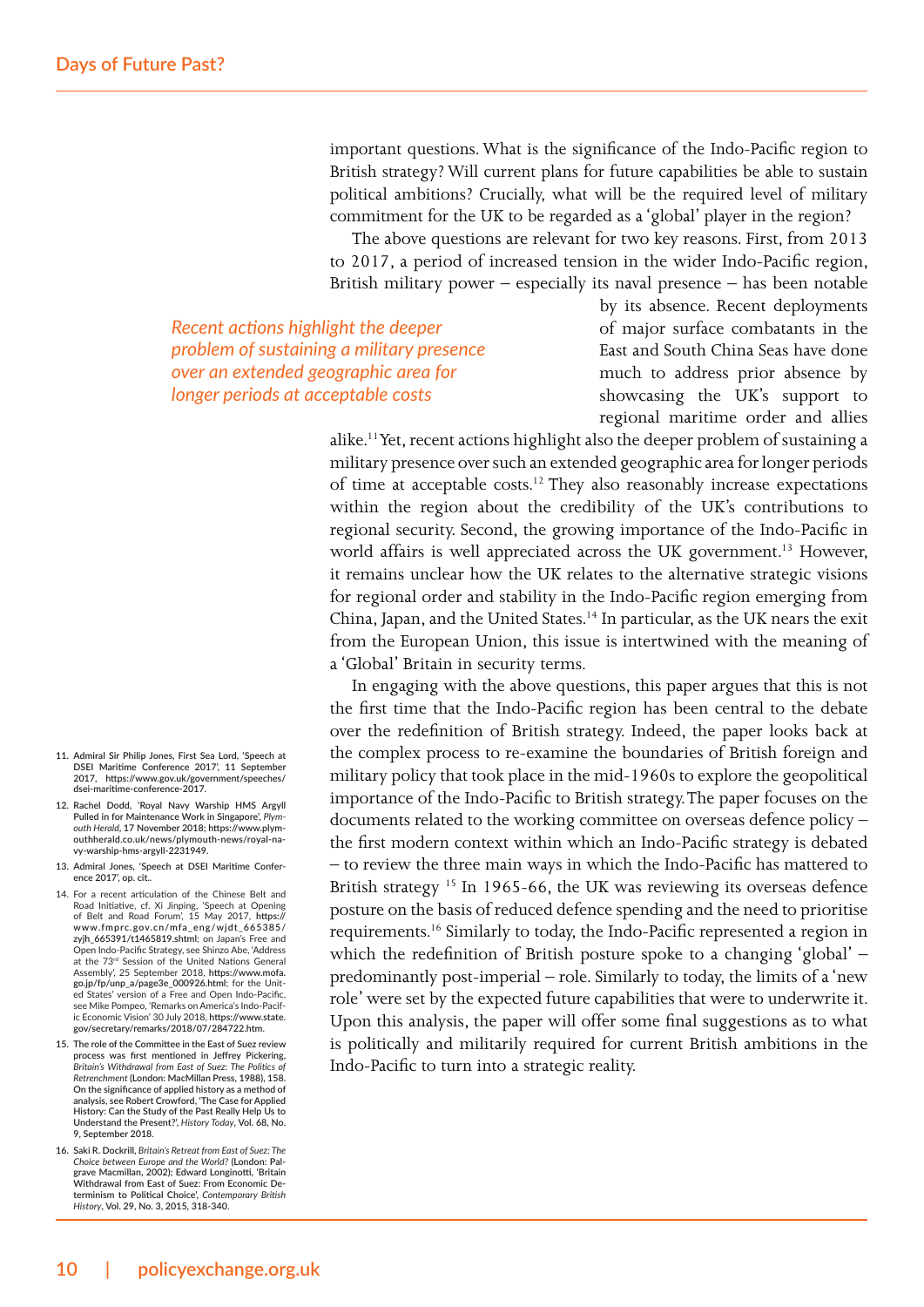## **The Indo-Pacific: Strategic Imperative or Desirable Geopolitical Space?**

In autumn 1965 a review study on 'Indo-Pacific strategy' was completed and circulated for comments from senior government officials.<sup>17</sup> In the study, preserving a military presence in the Indo-Pacific was not regarded as a strategic imperative. Yet, the prospect of a withdrawal of British forces after the end of the Indonesia-Malaysia confrontation (hereby 'the confrontation') was regarded as not without 'serious damage of British interests'.18 These interests, whilst at heart including a series of treaty obligations – notably in the context of SEATO,<sup>19</sup> were at heart of a geopolitical nature and revolved around the following issues: the management of trans-Atlantic relations, the support to allies, and the obligations unfolding from treaty commitments and territorial dependencies.<sup>20</sup>

For the FCO, which had led the drafting efforts, the Indo-Pacific played a central role in empowering Britain with the ability to 'matter' to the United States. Britain's relationship with the United States represented a key factor in defining the need for a military presence in the region. In particular, British officials recognised London's 'heavy' dependence on Washington for the 'success' of the country's overall overseas military policy. The United States, conversely, linked British support in the Indo-Pacific as a 'quid pro quo' for help elsewhere.<sup>21</sup> This was a consideration that the British government could not ignore if it wished to maintain worldwide cooperation with the United States as well as a degree of influence inside the beltway.<sup>22</sup> For Britain, the Indo-Pacific was a place in which the country's residual post-colonial connections and influence represented a strategic asset in Washington's overall Cold War efforts to contain Communism. Supporting the American order would buy Britain relevance and leadership by association.

Considerations regarding the strategic importance of the Indo-Pacific in managing the partnership with the United States differed from those informing ties with Australia, New Zealand, and overseas territories – which at the time included Hong Kong, and islands in the South Pacific and Indian Ocean. From this perspective, a regional military presence was a matter of supporting allies whilst avoiding betraying expectations concerning a British commitment to their security. This seemed to be particularly the case of Australia and New Zealand. In both countries, officials were under no illusion that they could depend on the UK for their

17. The review under the Defence and Overseas Policy Committee was completed in late March 1967. Pickering, *Britain's Withdrawal from East of Suez*, op. cit., 158.

**19. On military implications of treaty commitments to SEATO, see** UKNA, Defence and Oversea Policy (Official) Committee, 'South East Asia and the Far East', CAB 148/44, 05 May 1965, 5.

*22. Ibid.***, 2.**

<sup>18.</sup> UKNA, Defence and Oversea Policy (Official) Committee, 'Defence Review Studies: Indo-Pacific Strategy', CAB 148/44, 06 October 1965, 9; and 'Defence Review Studies: Indo-Pacific Strategy', CAB 148/44, 20 October 1965, 10.

<sup>20.</sup> UKNA, Defence and Oversea Policy (Official) Committee, 'Indo-Pacific Strategy', CAB 148/44, 20 October 1965, op. cit., 10.

*<sup>21.</sup> Ibid.***, 2.**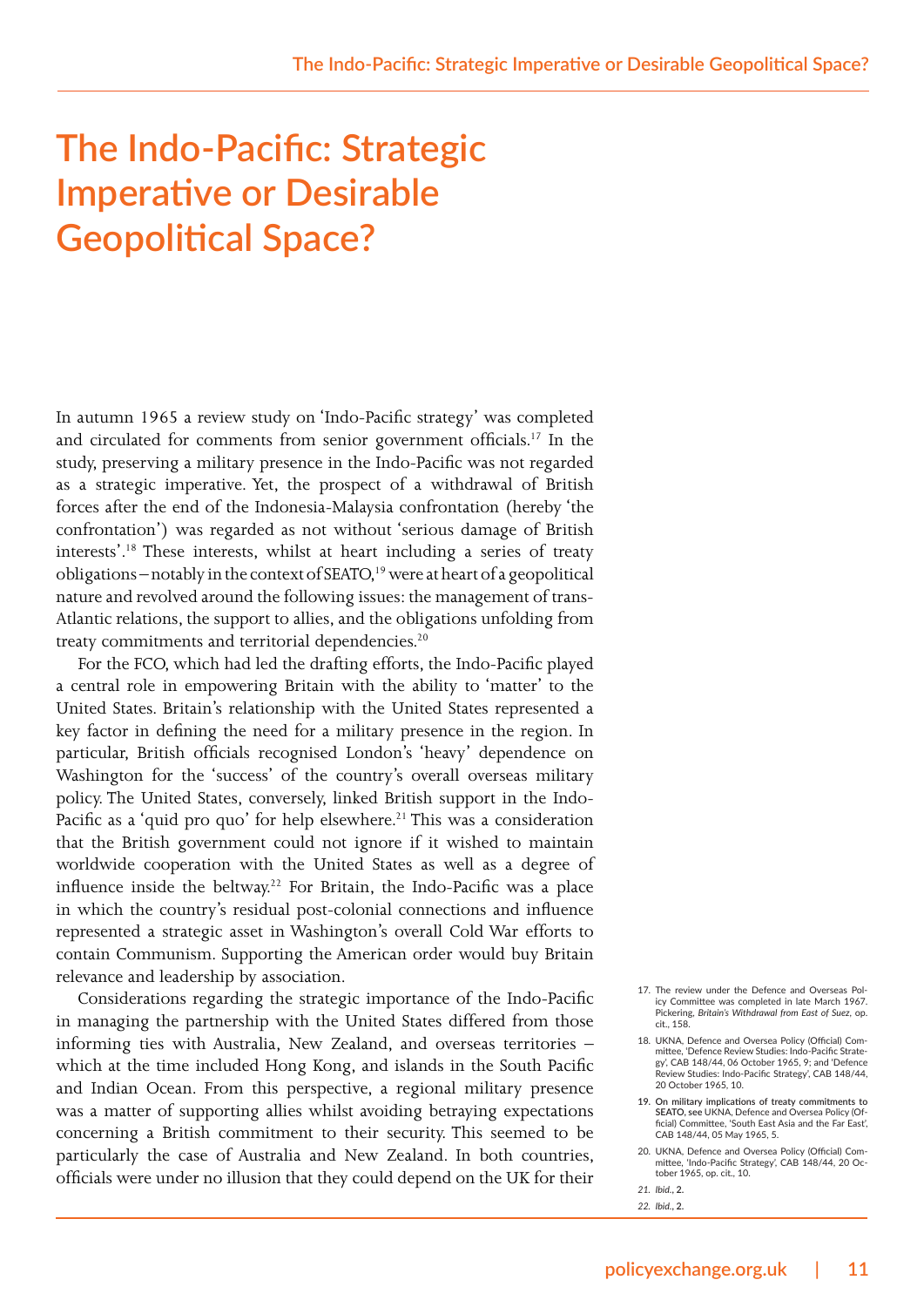security. They did not 'need' British military aid. They nonetheless nurtured an expectation on British defence contributions to manage security crises in the Indo-Pacific, one 'bound by strong ties of kinship and sentiment'.<sup>23</sup>

Colonial territories, on the other hand, were considered as either impossible to defend – as it was assumed in the case of Hong Kong under a Chinese attack – or far away from any direct military danger.<sup>24</sup> Thus, especially in relation to the Pacific and Indian Ocean territories, the main requirement for British forces was considered to encompass basic local defence and contributions to internal stability.<sup>25</sup> Outside these territories, what remained unclear was the level of commitment that would be needed in Malaysia and Singapore in case bases in these places were to be kept after 1970.<sup>26</sup> One key issue raised by the FCO since the beginning of the process was the loss of British influence in pro-western countries in the region and their policies.<sup>27</sup>

Surprisingly, military requirements were not directly related to the protection of specific economic interests. In the region, British strategic calculus was not informed by business considerations. As the study clearly pointed out, Australia, New Zealand, India, Malaysia, Japan, and Hong Kong were all important trading partners for the UK. Indeed, Australia and New Zealand were also major centres of British investment. It was therefore fair to assume that the nature of economic interests would likely affect the extent of British defence assistance in case of a request from any of the above partners. Yet the report observed that:

*'(O)ur military presence as such is strictly irrelevant to the maintenance of these economic interests. The countries which trade with us do so because it suits their commercial interests to do so'.28*

A matter of greater consideration from a long-term economic perspective pertained to the less immediate link between security, economic prosperity, and sustained regional stability. The Indo-Pacific had great human and economic potential but the assumption was that no measure of British military power alone would be able to prevent the advance of communist forces. On the other hand, officials were convinced that flourishing trade relations rested on a stable regional environment that allowed for the safety and security of the maritime arteries that carried the bulk of goods at its heart. Since stability would inevitably falter if 'neither we nor any friendly power maintained a military presence in the area fulfilling the role of "international policeman"', military power was needed to sustain the conditions underwriting it.<sup>29</sup> Thus, whilst a British military presence was not strictly needed to directly defend regional actors, it was nonetheless desirable as a source to future stability.

Communism challenged the stability of an American-led regional order. More specifically, Britain's 'crucial interest' in the Indo-Pacific was to ensure the containment of China to 'prevent Eastern and Southern Asia from falling under Chinese Communist domination'.<sup>30</sup> Within this Cold War framework, a British military presence was clearly linked to the country's long-term objectives. These were not merely to contain Chinese

- *23. Ibid.*, 3.
- *24. Ibid.*, 7.
- *25. Ibid.***, 7, 9.**
- *26. Ibid.***, 6-7.**
- 27. UKNA, Defence and Oversea Policy (Official) Committee, 'South East Asia – Memorandum by the Foreign Office', CAB 148/52, 21 April 1965.
- 28. UKNA, Defence and Oversea Policy (Official) Committee, 'Indo-Pacific Strategy', CAB 148/44, 20 Oc-tober 1965, op. cit., **3.**
- *29. Ibid.*, 3.
- *30. Ibid*., 2. Emphasis on the 'Chinese military threat' increased in 1966 with requests for an updated assessment prepared by the Joint Intelligence Committee, Cf. UKNA, Defence and Oversea Policy (Official) Committee, 'Future Indo-Pacific Policy', CAB 148/53, 23 March 1966, 2.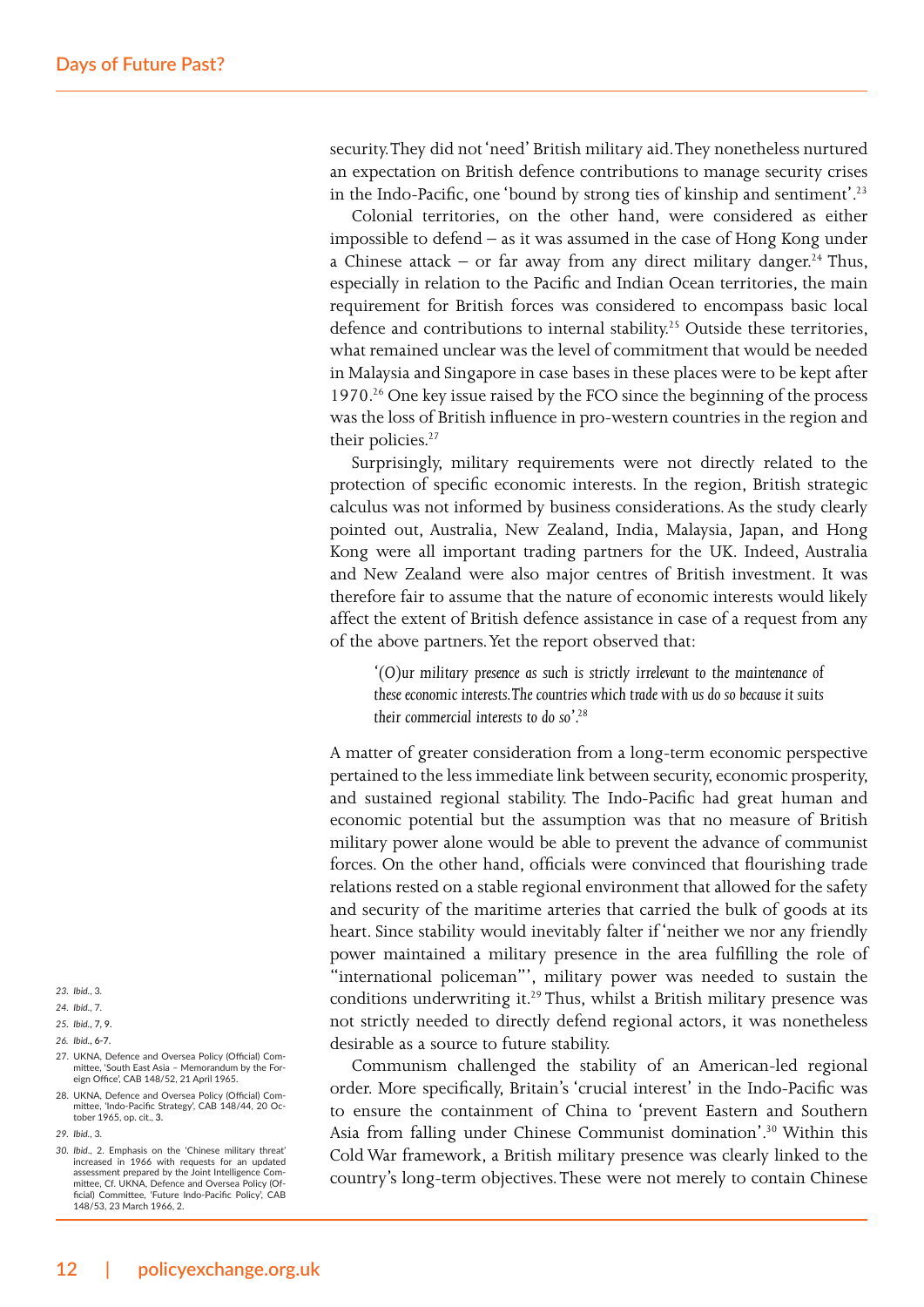communism, or indeed to react to its possible ambitions. Britain's key aims rested in the ability of 'shaping' the regional security environment. The ultimate goal was the consolidation of a 'neutralised "belt" in Eastern and Southeastern Asia' free of Chinese military presence.<sup>31</sup> Such a buffer to Chinese communism would 'be informed by local nationalisms, and underwritten by 'a Western military presence in the background as a counter-weight to Chinese military strength'.<sup>32</sup>

By spring of the following year, the bulk of British strategy as defined in the original draft study had not changed. However, senior officials had agreed that discussions on longterm objectives on a neutralised belt

*Britain's key aims rested in the ability of 'shaping' the regional security environment*

would be met with a degree of opposition in Washington and Canberra and decided to focus more on articulating their appreciation of the Chinese threat.33 The debate over the strategic significance of the Indo-Pacific for Britain was focusing more on matters of assisting the United States in the Cold War, especially as the prospect for a sustainable military presence in the region diminished. As priorities changed, senior officials also agreed that more robust discussions on quadripartite cooperation with the United States, Australia, and New Zealand were needed. The sense of inevitability of withdrawal of forces east of Suez after 1970 had forced a choice to prioritise support to allies and reduction of obligations over a wider role to shape and regional sustain security.<sup>34</sup>

<sup>31.</sup> UKNA, Defence and Oversea Policy (Official) Committee, 'Indo-Pacific Strategy', CAB 148/44, 20 October 1965, op. cit., 2.

*<sup>32.</sup> Ibid.*, 2.

<sup>33.</sup> UKNA, Defence and Oversea Policy (Official) Committee, 'Minutes of a Meeting of the Working Party', CAB 148/53, 23 March 1966, 1.

<sup>34.</sup> UKNA, Defence and Oversea Policy (Official) Committee, 'Minutes of a Meeting of the Working Party', CAB 148/53, 31 March 1966, 1-2.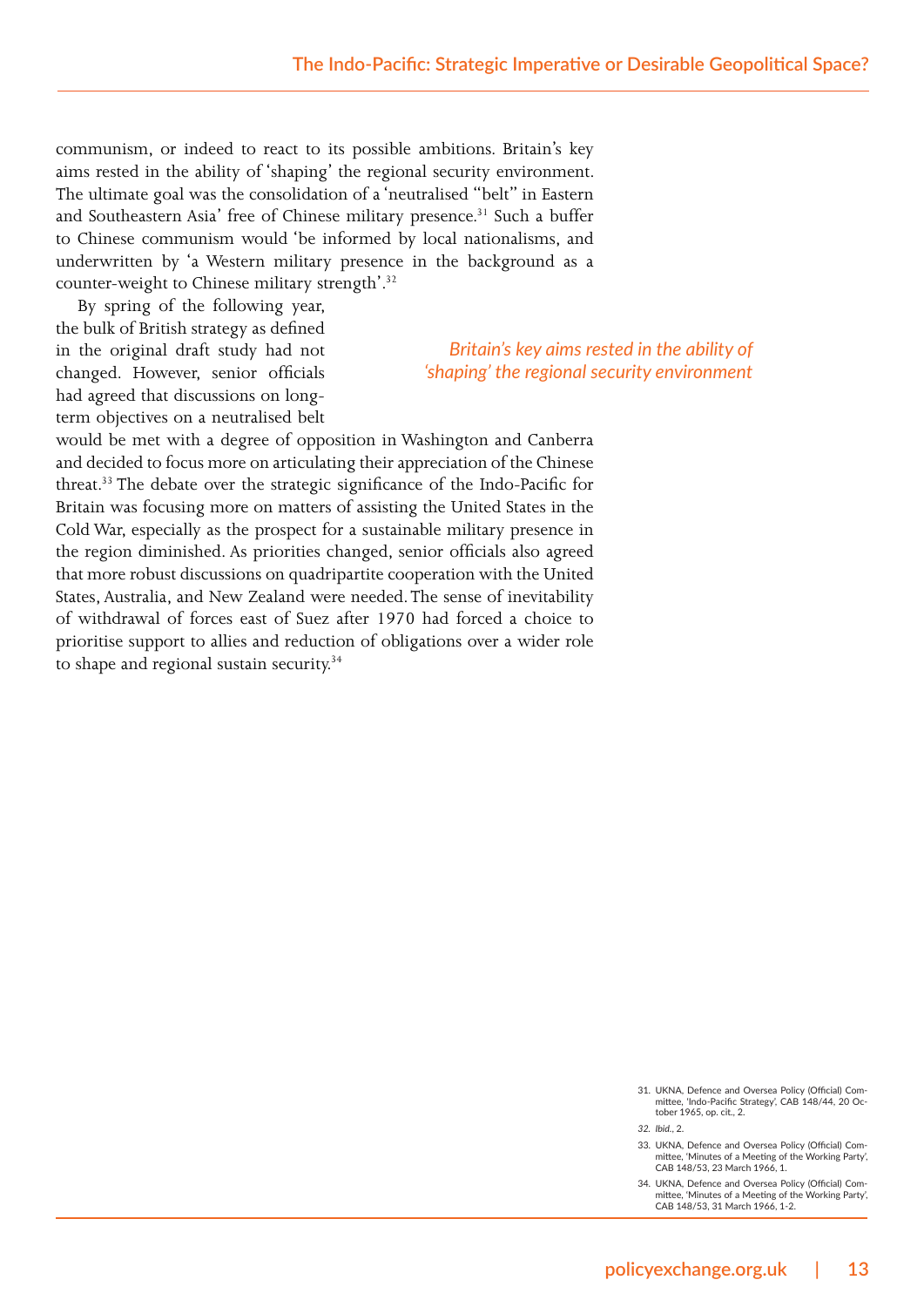## **A Strategy for a Reduced Military Role: Siding with Allies to Maximum Effect?**

Indeed, the sense of inevitability that was consolidating in 1966 was built on the increasing constraints on future defence budgets. In particular, pressure for keeping costs down undermined the economic viability to retain bases and forces in the Indo-Pacific. The key to designing a military presence in the Indo-Pacific rested on the need to clarify the political reasons for its being.<sup>35</sup> In 1965 though the issue was still very much debated in terms of how future reductions in military presence would affect the political utility of a British strategy in the Indo-Pacific. If a British military presence was not strictly needed but still desirable, where did that leave the issue of military posture and capabilities in the Indo-Pacific?

The MoD had been tasked to provide an answer in a study that rested heavily on, and was deeply informed by, the wider defence reviews of 1965 and 1966.36 Initial studies were conducted taking into consideration two configurations, the ability of the UK to operate independently, or in coalition, against two types of scenarios, internal security interventions and limited wars.<sup>37</sup> One crucial underlying assumption was that after 1970 the UK would have lacked bases in Southeast Asia.<sup>38</sup> This was not a trifling affair since the absence of overseas garrisons and stockpiles would significantly increase the times to deploy forces in any of the scenarios. In particular, the study pointed out how it would take about four times as long to deploy a brigade group at limited war scale into the Persian Gulf or into Eastern Malaysia and twice as long to do the same in internal security scenarios. Similar extended timescales were required for battalion level deployments anywhere east of Suez.<sup>39</sup>

It should come as no surprise that a force structure designed to deliver military action in concert with Australia and New Zealand offered an opportunity to maximise the potential effects of British deployments east of Suez. The obvious key advantage was the substantive basing and logistical backing from partners. This could afford the UK to sustain one division, with relevant naval and air support, in a limited war for a period of three to six months. The force would have improved mobility but limited assault entry capability. The same configuration would also be in a position to deliver internal security and counter insurgency operations anywhere in Southeast Asia.<sup>40</sup> Acting independently, conversely, British forces would have been able to meet the requirements for a limited war only at the level

- 35. UKNA, Defence and Oversea Policy (Official) Com-mittee, 'Minutes of a Meeting of the Working Party', CAB 148/53, 27 July 1966, 4.
- 36. Pickering, *Britain's Withdrawal from East of Suez*, op. cit., 140-142.
- 37. UKNA, Defence and Oversea Policy Committee, 'Annex B: Capability Study', CAB 148/44, 19 July 1965, 33-34.
- *38. Ibid.*, 39. Also, UKNA, Defence and Oversea Policy Committee, 'Draft Terms of Reference for Political Studies', CAB 148/52, 12 April 1965.
- 39. UKNA, Defence and Oversea Policy Committee, 'Annex B: Capability Study', op. cit., 34-35.
- *40. Ibid.***, 40.**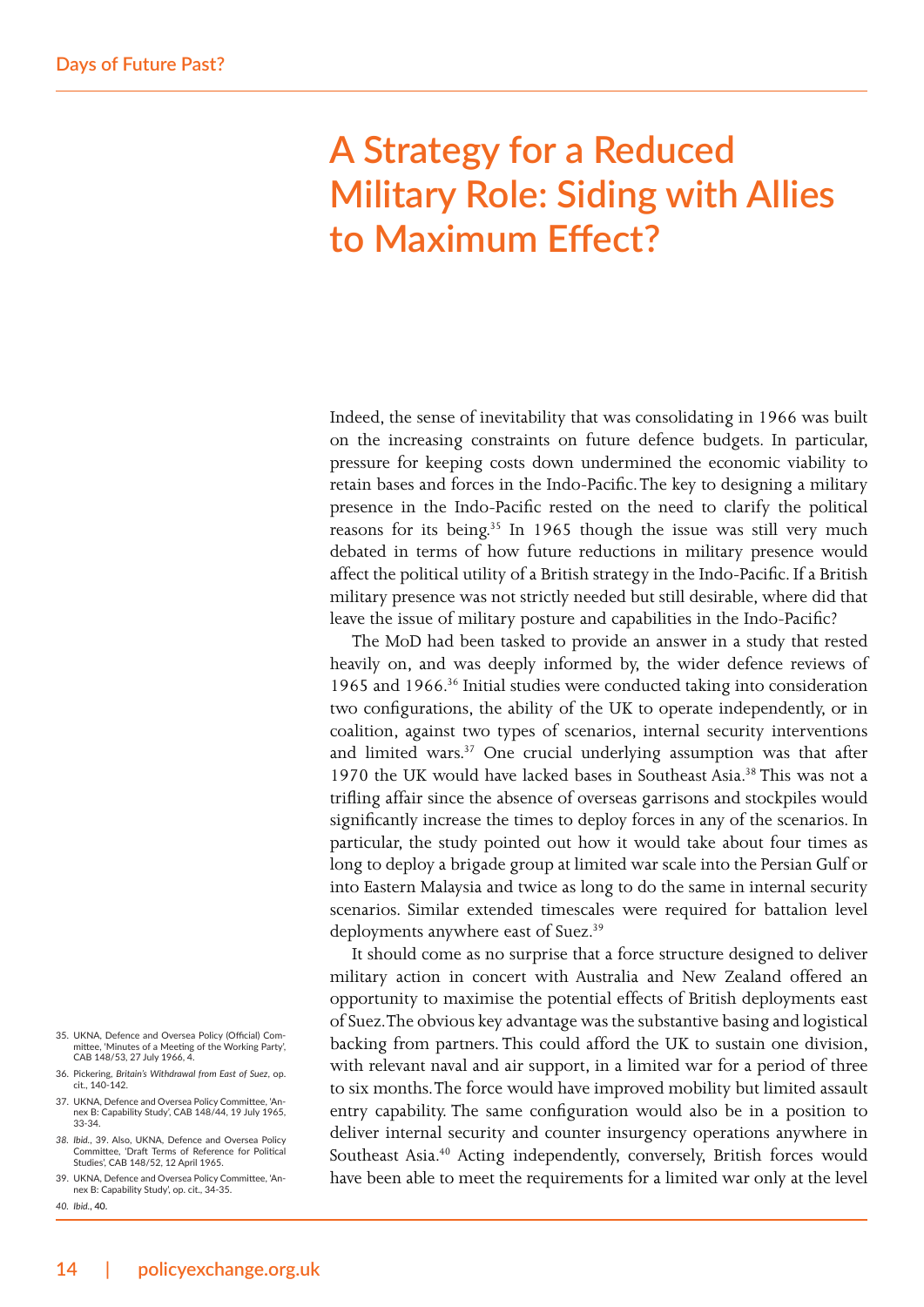of two brigade groups (including a strategic reserve brigade deployed from the UK) with appropriate air and naval support for a period of up to three months. Logistical support would be severely limited and, depending on individual areas within the region, deployment times would require longer response periods.<sup>41</sup>

The report's conclusions were damming. The downscaling of presence and resources in the Middle and Far East regions would directly result in:

*'(…) a loss of flexibility and speed of response, deprive us of certain secure points of entry and thereby reduce our ability to deter, and our stabilising influence in the world'.<sup>42</sup>*

By the summer of the following year, British defence officials were proactively pursuing an agenda that de-emphasised the possibility of the country's permanent military presence in Southeast Asia, and emphasised a more indirect approach to the projection and importance of British military power. For example, in a paper drafted in spring 1966 for circulation among the quadripartite allies, officials took great care to remark that across the geographic area running from Vietnam to Pakistan:

*'(…)a Western military presence on the periphery, in Australia or island based in Pacific or Indian Oceans would serve as a psychological compensation for and deterrent against the overwhelming Chinese military strength'.43*

In related documents on Indo-Pacific policy, the working committee went even further expressing opinions on the relevance of military power in the region that could be interpreted as aiming at masking weakness rather than at presenting a clear strategic vision. The committee's judgement was that it should have not been underestimated how the presence of western forces could hinder the development in Southeast Asia of a coexistence of the 'Communist and Western worlds'.<sup>44</sup> Against this background, Britain's main objectives in the Indo-Pacific were two-fold. On the one hand, government officials intended to offer options for a military contribution that could be consistent with the increasingly tighter requirements for

defence spending. On the other, the timing and manner of the expected force reductions were to be conducted in a way that would not leave allies exposed and regional actors in a position 'of weakness ripe

*With the loss of flexibility and support that a lack of a forward presence entailed, options for an Indo-Pacific strategy continued to shrink*

for exploitation by the Chinese Communists'.<sup>45</sup>

For all these reasons, a significant component of the British Indo-Pacific strategy down to 1967 kept focusing on the possibility to secure logistical and financial support for new bases in Australia. The British MoD further complemented this idea by proposals to develop joint military contingency planning within the framework of quadripartite discussions to give substance to its military deployment in Australia. Neither notion, however, gained particular traction with allies.<sup>46</sup> With the loss of flexibility and support that lack of a forward presence entailed, options for an Indo-

*41. Ibid.***, 34-35, 41.**

- *42. Ibid.*, 42.
- 43. UKNA, Defence and Oversea Policy Committee, 'Future Indo-Pacific Strategy', CAB 148/54, 16 March 1966, 13.
- 44. UKNA, Defence and Oversea Policy Committee, 'Indo-Pacific Policy', CAB 148/54, 29 April 1966, 4. *45. Ibid.*, 4.
- 46. UKNA, Defence and Oversea Policy Committee, 'The Long-Term Role of Far East Forces', CAB 148/54, 05 October 1966, 7-8.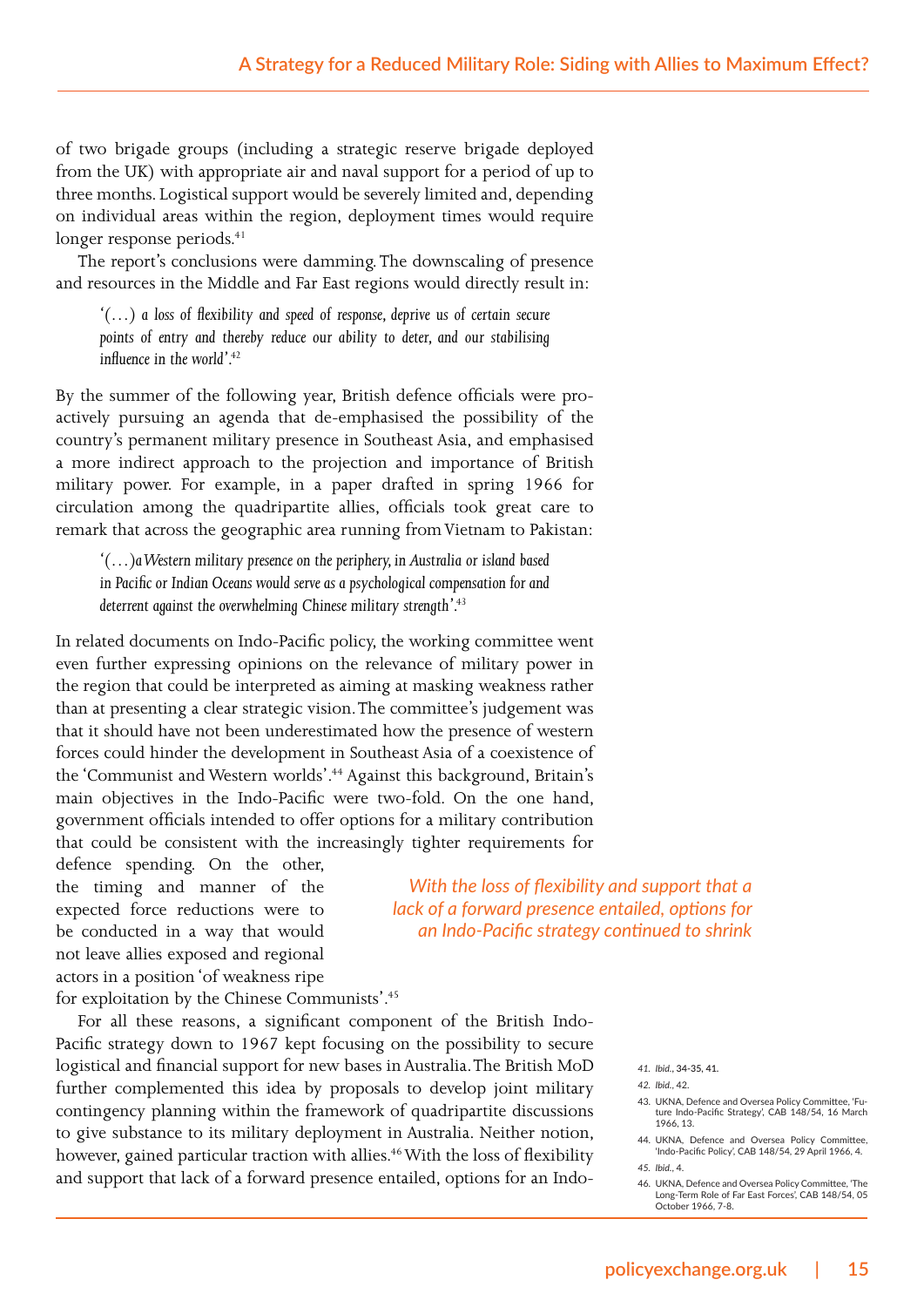Pacific strategy continued to shrink and so did the actual possibility of a meaningful military contribution farther away east of Suez.

Within the context of the debate over the importance to tie British strategic influence in the Indo-Pacific to allies in the region, a new prospect emerged during Prime Minister Wilson visit to Washington DC late in December 1965. Prompted by a question by Secretary of Defence McNamara, the British Government set the FCO to give 'closer consideration' to Japan's role in Asian defence.<sup>47</sup> By mid-January 1966, the FCO was officially reporting back to the Cabinet Office that from a British perspective, Japan's involvement into defence arrangements to maintain Asian stability was desirable and indeed something to be hoped for. For the FCO, such an involvement was nonetheless subject to a strong lack in Japanese 'constitutional, political, and psychological' appetite to participate to Asian defence.<sup>48</sup>

A request for Japanese military involvement in Asian defence arrangements was seen, as a result, as a premature affair. Indeed, the United States' heavy involvement in Japanese security and military posture raised a question as to whether Japanese defence participation was a feasible proposition.49 On a similar note, British officials felt that even requests of financial contributions to shoulder some of the burden of Asian defence would not be welcomed by Japanese authorities, especially if this created no clear rewards. In all, whilst the FCO remained supportive of a Japanese role in Asian security, it considered that neither military nor financial participation to Asian defence arrangements were within the realm of Japanese policy options.<sup>50</sup> Instead, Japan could be expected to contribute more to economically support the development of the region as a way to 'indirectly contribute to stability'.<sup>51</sup> This, in turn, would be helpful to British long-term objectives for the region.

Within a matter of months, the Defence and Oversea Policy Committee completed its activity and less than a year later Prime Minister Wilson officially announced Britain's withdrawal from east of Suez. In 1971, remaining tensions between treaty commitments to regional allies and the need to significantly downscale the country's military presence in the wider Indo-Pacific were resolved in the Five Power Defence Arrangements (FPDA). These defence agreements did not imply any concrete British commitment, but were designed to keep Britain on the Southeast Asian security map by virtue of a clause calling for immediate consultations in the event or threat of armed attack. In military terms, regular exercises held within this framework contributed to maintain some degree of military interaction among the parties to the present day.

- 47. UKNA, Foreign and Commonwealth Office, 'Japan's Role in the Future Defence Arrangements in the Indo-Pacific Area', CAB 148/72, 13 January 1966.
- 48. UKNA, CAB 148/72, 13 January 1966.
- 49. UKNA, CAB 148/72, 13 January 1966.
- 50. UKNA, CAB 148/72, 13 January 1966.
- 51. UKNA, CAB 148/72, 13 January 1966.

**52. Prashantah Parameswaran, 'Joint Military Exercise Highlights Five Power Defence Agreements',**  *The Diplomat***, 17 October 2018, https://thediplomat.com/2018/10/joint-military-exercise-highlights-five-power-defense-agreements/; Prashantah Parameswaran, 'Five Power Defence Agreements in the Spotlight with Land Exercise',** *The Diplomat***, 12 June 2018, https://thediplomat.com/2018/06/ five-power-defense-arrangements-in-the-spotlightwith-land-exercise/.**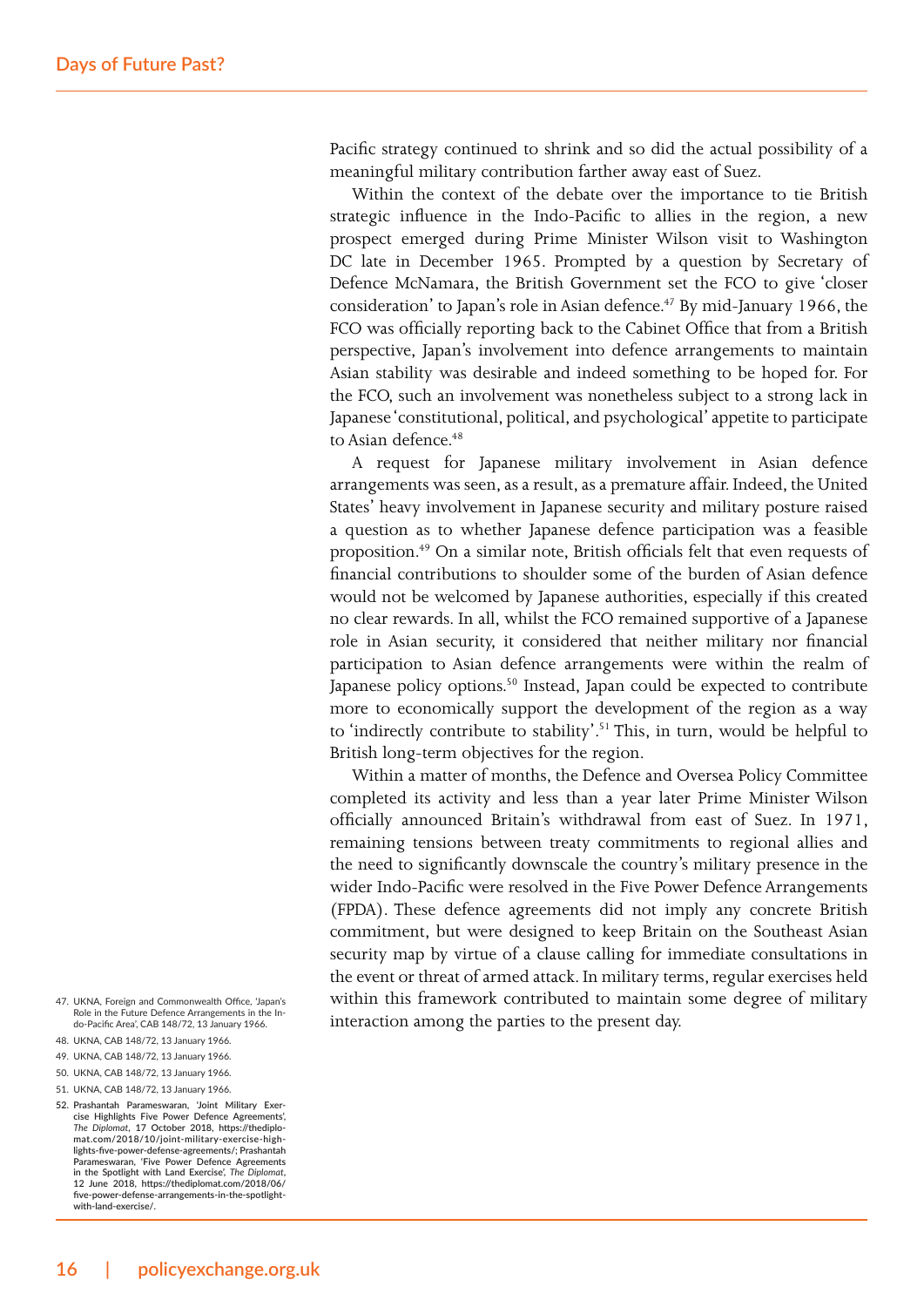## **Days of Future Past – A Strategy Now that Never Was Then?**

Britain's process of military withdrawal from the Indo-Pacific has witnessed a degree of change over the last year. The deployment of four major surface combatants in the Indo-Pacific region, as well as notable activities such as the exercise of the Royal Marine Commandos with the Japan Ground Self-Defence Force and the challenge to excessive maritime claims in the South China Sea conducted by *HMS Albion*, have reminded the region of how Britain can make a difference. These were, however, reactions to a deteriorating security landscape. The deployments have also contributed to raise expectations on the return of British forces in the eastern theatres of the Indo-Pacific. Whilst this question of a return east of Suez into the Indo-Pacific region is currently debated within and outside official circles, the experience of the overseas defence posture review of the mid-1960s allows us to formulate some suggestions on relevant answers.<sup>53</sup> In particular, looking back at the observations pertaining to the notion of a British strategic role in the Indo-Pacific and to the nature of a military commitment to implement it, four conclusions are particularly relevant.

First of all, in a fashion not too dissimilar from the mid-1960s, it could be argued that whilst a UK role in maintaining the security of the Indo-Pacific is not 'needed', it is in fact highly desirable. In a context of increasing pressure on regional actors in this part of the world to 'pick a side' in the tensions between the United States and China as a result of the political and military assertion of the latter, the UK can play a stabilizing role. It can politically support allies, reassure partners, and signal and deter competitors. In particular, the British idea in the 1960s to prioritise a role that would help shaping the security environment by promoting stability and long-term support to the current regional order retains value. A 'belt' of politically stable and economically prosperous Southeast Asian state actors is in British strategic and economic interests.

The UK – as one of the five permanent members of the United Nations Security Council and a leading actor in the Commonwealth and the FPDA – could play such a role both in multilateral forums and through bilateral relations. The recent reestablishing of diplomatic representations in the South Pacific is a step in the right direction, as is the political willingness to re-energise the central role of the FCO in providing the raw materials upon which to build a 'shaping' diplomacy.<sup>54</sup> In turn, greater political visibility could lend valuable assistance to reboot Britain's profile as an international

<sup>53.</sup> For example, cf. International Institute for Strategic Studies, 'Optimasing the UK's Maritime Posture in the Indo-Pacific Region', *Seminar Report* (December 2018); John Hemmings and James Rogers, *The South China Sea: Why it Matters to "Global Britain"* (London: Henry Jackson Society, 2019).

**<sup>54.</sup> Tom Tugendhat, 'The Foreign Office Must Be the Engine of Our Foreign Policy Again',** *The House – Parliament's Magazine***, 30 September 2018, https://www. politicshome.com/news/uk/foreign-affairs/house/ house-magazine/98624/tom-tugendhat-foreign-office-must-be-engine-our.**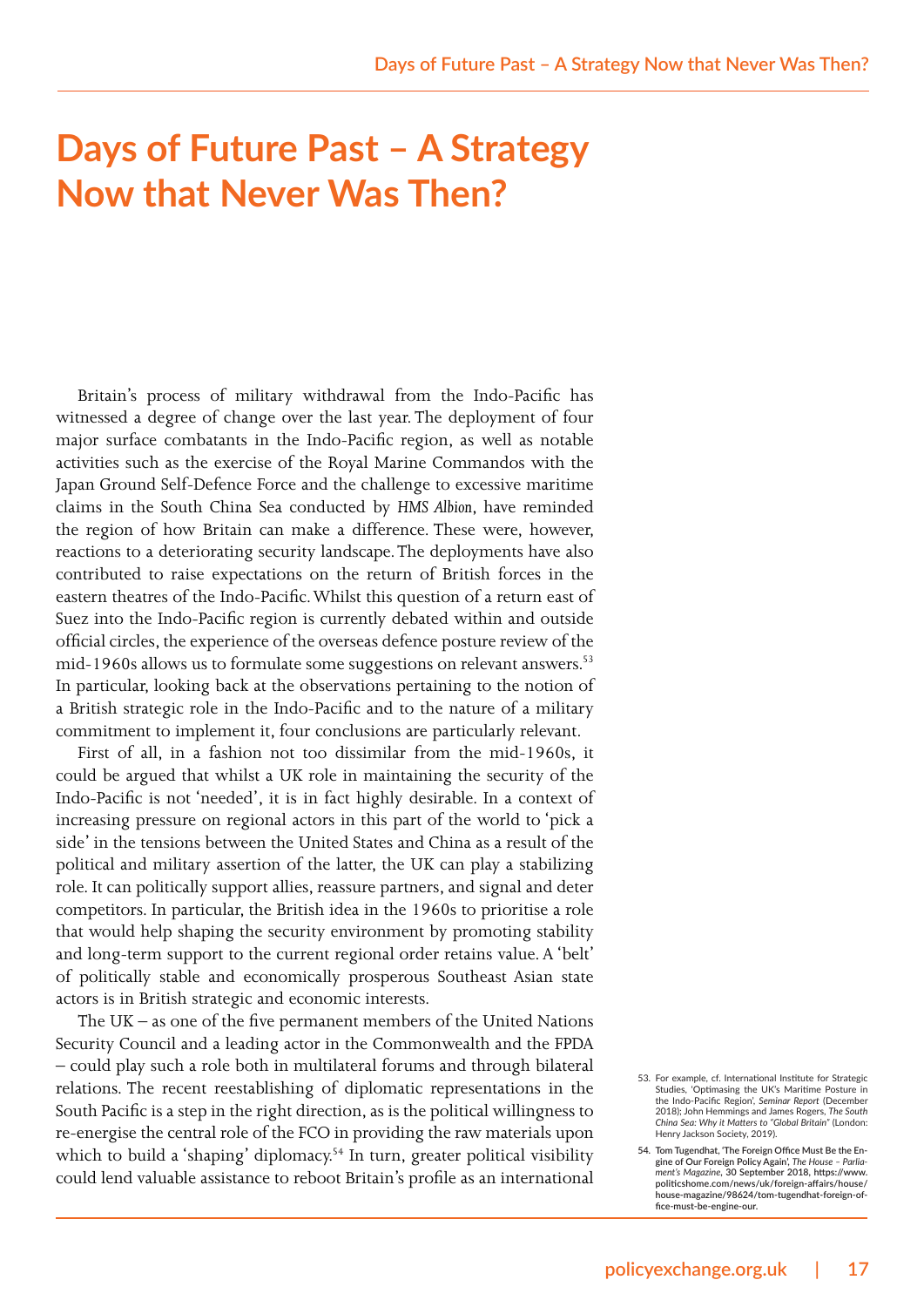actor in a part of the world that is likely to increase in economic significance in the aftermath of Brexit. On this point, whilst economic considerations did not drive a British role in Indo-Pacific security in the 1960s, the longterm objectives of a role that could favour stability underline the indirect link between security and the creation of prosperity.

The second conclusion unfolds from the first. A UK political role is desirable but its ambitions and potential will be underwritten by the nature

*Accessing bases in Japan would also serve the purpose of sustaining a British committment to Korean peninulsa stability as much as an opportunity to monitor Russian activities*

of a military commitment to the region. In particular, the experience of the 1960s suggests that a sustained presence, more than its scale, is key to its political and strategic value. Within this context, in the 1960s, the ability to permanently deploy forces within the region to support a

wider shared strategic agenda with close allies was seen as of a paramount importance. Of course, such an option did not come without drawbacks, notably by limiting autonomy. Today, a robust discussion should take place as to whether to reestablish the forward deployment of British military capabilities in the region and develop together with it a series of base access agreements in addition to current arrangements in Singapore and Brunei. One key issue to explore is whether and to what extent Australia would be a natural launching pad for a forward deployed UK force – especially as the country has signed up to re-introduce British built capabilities at the heart of its future fleet.55 Japan could also be considered as another close partner that could afford significant logistical support for a British presence in the Northeast Asian sector given its close military ties with the United States and the development of a trilateral partnership with the UK.<sup>56</sup>The value of accessing bases in Japan would also serve the purpose of sustaining a British commitment to Korean peninsula stability as much as offer an opportunity to monitor Russian activities.

The third conclusion pertains to the question of the composition of British military presence in the Indo-Pacific. There is no doubt that, like in the 1960s, British capabilities remain under significant constraints from a budgetary perspective. This, however, should not be seen as a limitation in itself. Today, as in the 1960s, the key question is how to correlate available means with desired ends on the basis of the requirements of the security landscape. In the 1960s overseas defence policy review the answer to this question was a flexible, scalable, expeditionary military force.

Today, the wisdom of the 1960s continues to ring true. In particular, such a force would require three features to achieve maximum effect. The first concerns reliable picture-building capabilities drawing upon a mix of national efforts and information sharing with allies. The second requirement revolves around needs for interoperability and operational planning, which could be achieved through exercises and enhanced, targeted milmil relations. Countries like Australia and Japan should be regarded as a top priority in terms of developing joint operational capabilities. New

**<sup>55.</sup> Nigel Pittaway, 'Australia Officially Announces \$26B FrigateContract. Here are the Build Details',** *Defence News***, 29 June 2018, https:// www.defensenews.com/naval/2018/06/29/ australia-officially-announces-26b-frigate-contract-here-are-the-build-details/.** 

**<sup>56.</sup> 'Royal Navy Joins US, Japan for Inaugural Trilateral Asia-Pacific Exercise',** *Naval Today***, 21 December 2018, https://navaltoday.com/2018/12/21/ royal-navy-joins-us-japan-for-inaugural-trilateral-asia-pacific-exercise/.**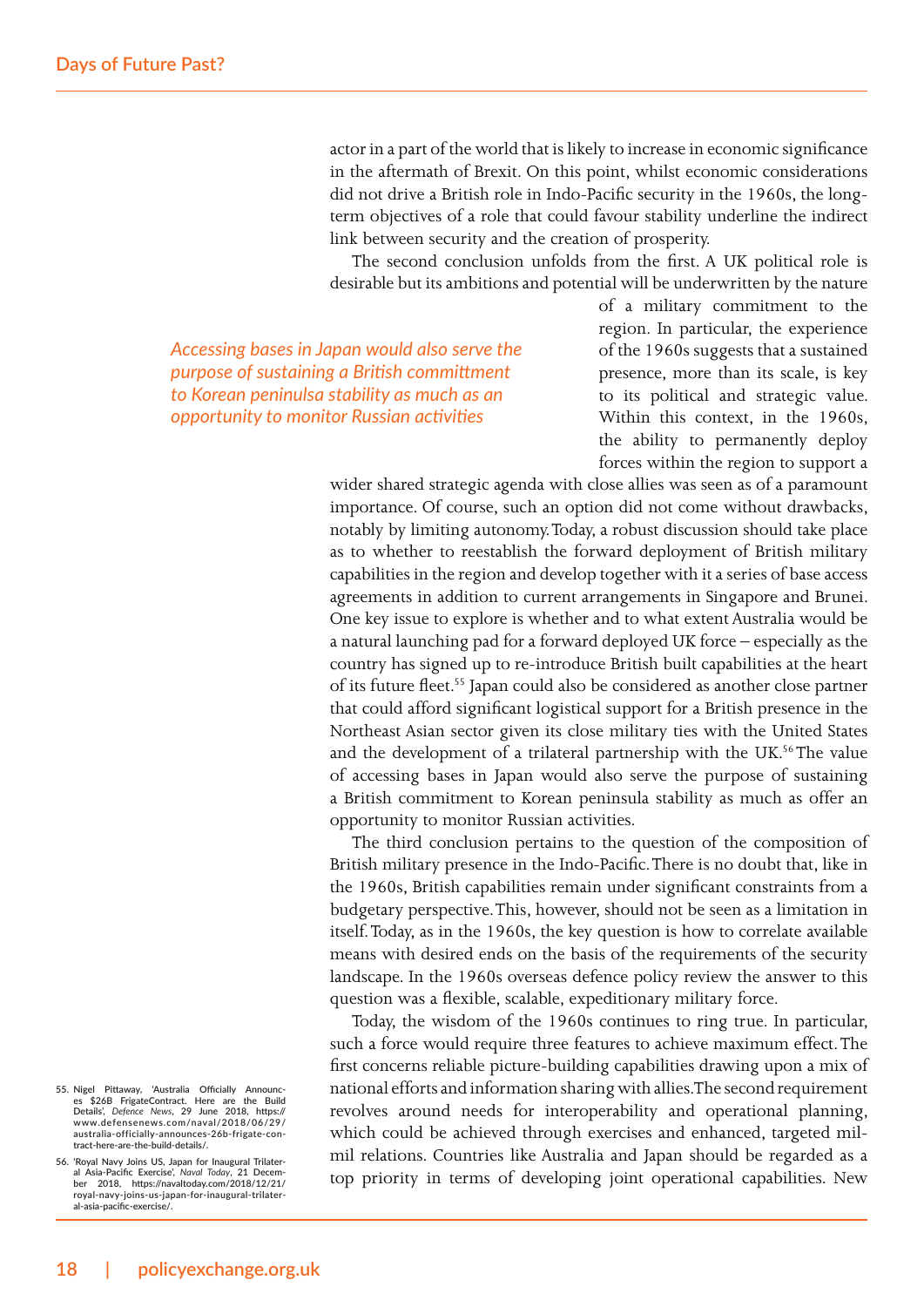Zealand, Canada, and the Republic of Korea should also be regarded as highly valued partners for joint exercises and military relations. The third requirement pertains to the crucial need for a maritime centric military posture. In a region in which access and poise are defined by maritime connectivity, naval assets are critical to maximise presence and response.

Against this background, in a security context in which major surface combatants like an aircraft carrier might undermine a British political role by means of antagonising potential competitors and smaller, nimbler assets might fail to reassure partners and allies, a middle ground is still possible. Assets like the current Bay-class landing ships possess poise and flexibility, visibility and affordability. Above all, assets of this kind would be ideally suited to support robust military actions in case of contestation of excessive maritime claims as well as other critical shaping security functions – from capacity building to humanitarian assistance, disaster relief, and support to nationals overseas. As it has been argued elsewhere, in a region that is prone to man-made and natural disasters, a force capable of being at the forefront of this array of security challenges would be performing deterrence and relationship building functions at the same time.<sup>57</sup>

This type of asset readily available in the region would not be merely a military capability deployed overseas. It would be a floating piece of the UK in a globalised world. In this respect, reassurance and support to allies could very well be complemented by interactions with other actors – including China – by promoting military understanding from a constructive and meaningful position. Deterrence and diplomacy are two-sides of the same political coin, and an asset as substantive as an amphibious ship would allow to perform both. Defence Secretary Gavin Williamson has given reason to believe that this might very well be the path to be chosen by the government with the idea to explore the deployment of one future 'Littoral Strike Ship' in the Indo-Pacific.<sup>58</sup>

The fourth observation is perhaps the most important for a British strategy in the Indo-Pacific to succeed. Contrary to the mid-1960s when a shaping posture was seen as difficult to sit comfortably with close working relations with allies, today the opposite is true. The UK does not have to choose between a proactive security role and supporting allies. Today, a proactive security role will enhance and support allies. As Japanese and Australian senior political figures have repeatedly suggested, regional allies want more Britain, not less. This is a key difference in that it highlights the most significant potential of a British carrier in the South China Sea. A British carrier would not represent a lofty attempt at restating the romantic glory of a bygone era. It could be the centre-piece of a force that could easily include Australian escorts, Japanese F-35B jets, and American marines – to name but a few of hte capabilities of close partners. It would be a magnet for all those who wish to contribute to a stable maritime order.

A force structure in the Indo-Pacific developed around an amphibious ship, complemented by other rotational forces and enhanced by a set of military arrangements with close partners might very well allow succeeding where the mid-1960s Indo-Pacific strategy failed. It would be a presence

**<sup>57.</sup> Alessio Patalano, 'Beyond the Gunboats: Rethinking Naval Diplomacy and Humanitarian Assistance Disaster Relief in East Asia',** *RUSI Journal***, Vol. 160, 2015:2, 32-39.**

**<sup>58.</sup> Williamson, 'Defence in Global Britain',** *op. cit.***, 11 February 2019.**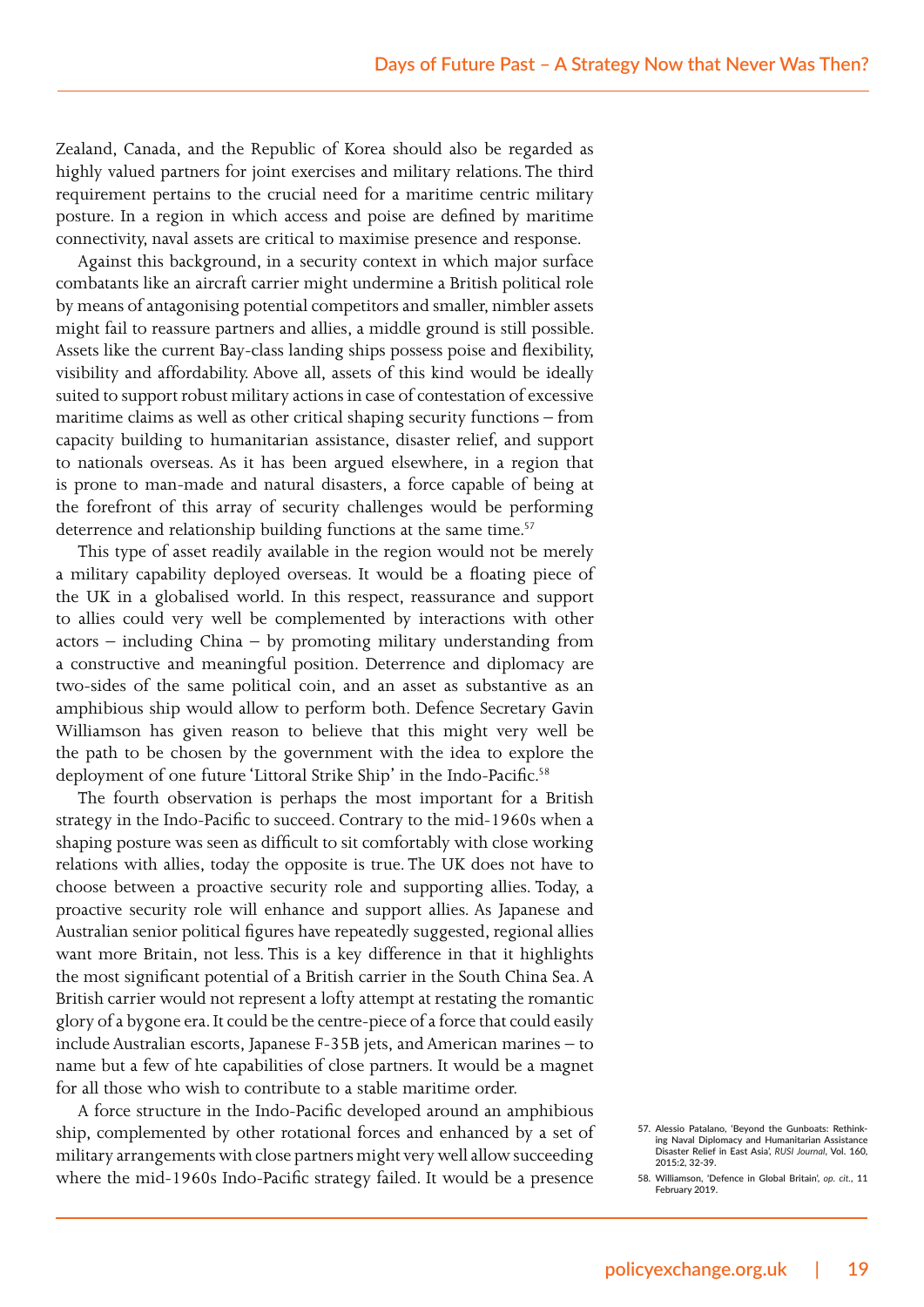tailored to regional security and capable of delivering effectiveness. Defence Secretary Williamson has suggested that Global Britain 'has to be about action'. As he put it, Global Britain has to be about '(t)aking action alongside our friends and allies. Action to strengthen the hand of fragile nations and to support those who face natural disasters. Action to oppose those who flout international law'.59 Whether this is going to be the essence of a new doctrine in foreign and security policy remains to be seen. It nonetheless offers at the very least an opportunity for the past to find a place to propel the present into the future.